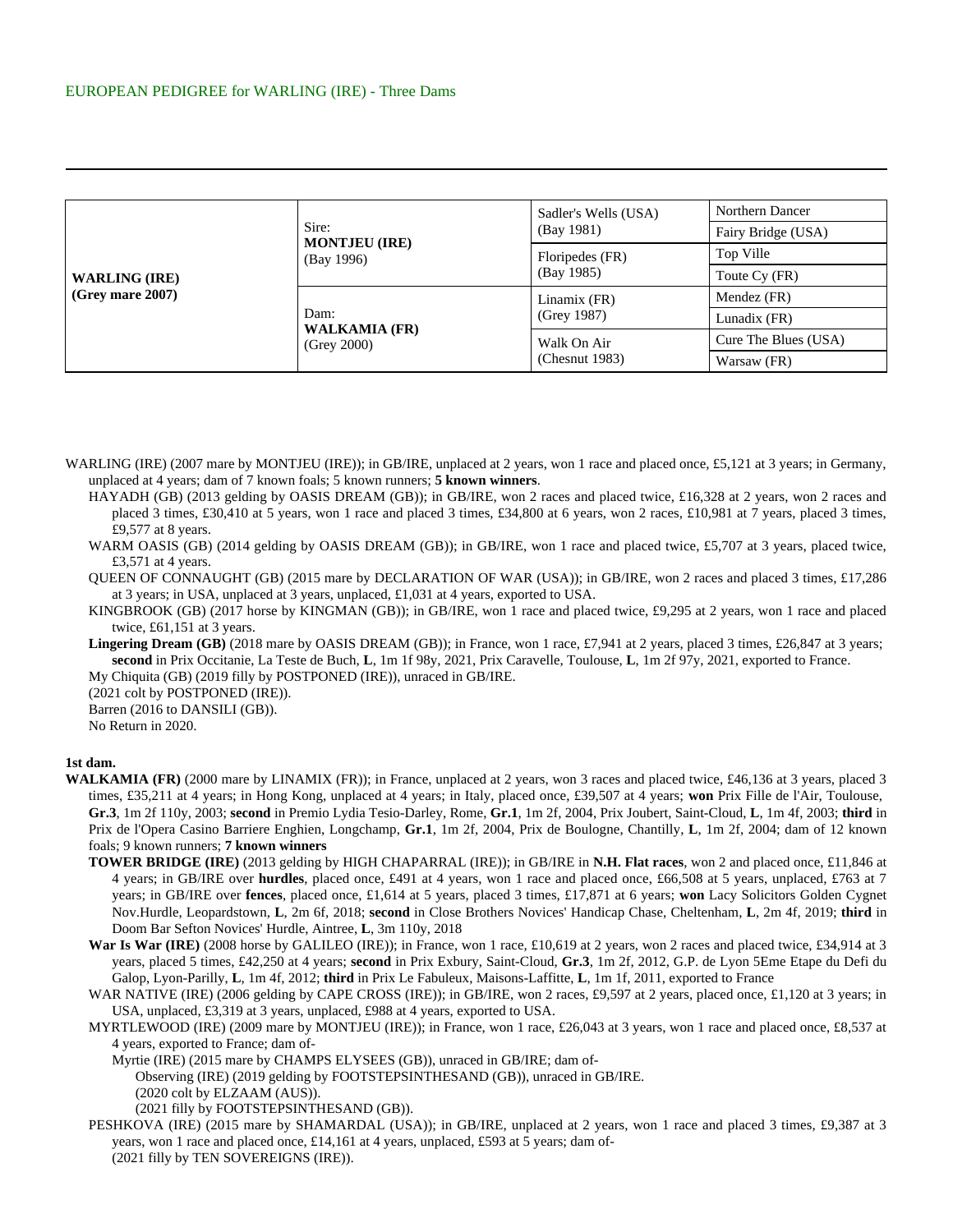WARLING (IRE) (2007 mare by MONTJEU (IRE)), see above.

SUPER ELECTRA (IRE) (2011 mare by SEA THE STARS (IRE)); in France, unplaced at 2 years, won 1 race and placed once, £9,875 at 3 years; in Germany, placed once, £333 at 3 years, exported to Kingdom of Saudi Arabia; dam of-

Txacoli (GB) (2016 horse by SEPOY (AUS)); in Spain, unplaced at 2 years, exported to Spain.

Habeebat Alenaya (KSA) (2018 mare by LETHAL FORCE (IRE)), unraced in GB/IRE.

(2020 filly by BLUE BURNER (USA)).

Hague Convention (IRE) (2014 gelding by LAWMAN (FR)); in GB/IRE, placed once, £2,048 at 3 years; in GB/IRE over **hurdles**, unplaced at 4 years, placed once, £665 at 5 years; in GB/IRE in **point-to-points**, unplaced at 5 years.

Commandeer (IRE) (2010 horse by RAVEN'S PASS (USA)), unraced in GB/IRE.

(2017 horse by LAWMAN (FR)).

Maria Louisa (IRE) (2018 mare by HOLY ROMAN EMPEROR (IRE)); in France, unplaced at 2 years, exported to France.

War Correspondent (IRE) (2019 gelding by TEOFILO (IRE)), unraced in GB/IRE.

## **2nd dam.**

- WALK ON AIR (1983 mare by CURE THE BLUES (USA)); in GB/IRE, placed once, £1,338 at 3 years, exported to France; dam of 12 known foals; 11 known runners; **11 known winners**.
	- WALK ON MIX (FR) (1992 gelding by LINAMIX (FR)); in GB/IRE, placed once, £139 at 5 years; in France, won 1 race and placed twice, £59,497 at 2 years, won 1 race and placed once, £33,533 at 3 years; in GB/IRE over **hurdles**, won 1 race and placed once, £3,743 at 5 years, unplaced at 6 years, unplaced at 7 years; **won** Prix Noailles, Longchamp, **Gr.2**, 1m 3f, 1995; **second** in Grand Criterium, Longchamp, **Gr.1**, 1m, 1994

**WALKAMIA (FR)** (2000 mare by LINAMIX (FR)), see above.

**Walk On Turf (FR)** (1988 mare by BIKALA); in France, won 1 race, 80000 francs at 2 years, placed twice, 36000 francs at 3 years; **third** in Prix de la Seine, Longchamp, **L**, 1m 2f 110y, 1991, exported to India; dam of-

**Romantic Count (IND)** (2001 horse by DIFFIDENT (FR)); in India, won 29 races; **third** in Guindy Gold Cup, Chennai, **L**, 1m, 2005. KING'S DESIRE (IND) (2002 mare by MAJOR IMPACT (USA)); in India, won 8 races.

WALTOLIX (FR) (1997 gelding by LINAMIX (FR)); in France, won 1 race and placed twice, £3,794 at 3 years, won 1 race and placed twice, £5,975 at 4 years, won 2 races and placed 4 times, £36,357 at 5 years, unplaced, £2,130 at 6 years, unplaced, £423 at 7 years, unplaced at 8 years; in France over jumps, won 3 races.

EVER SO CLEVER (IND) (2004 mare by MAJOR IMPACT (USA)); in India, won 3 races.

WALKING FILLY (FR) (1995 mare by ALWAYS FAIR (USA)); in France, won 1 race, £2,245 at 2 years, unplaced at 3 years; dam of-

- WALK FOLIE (FR) (2006 mare by MAJORIEN (GB)); in France, placed once, £2,243 at 2 years, won 4 races and placed 3 times, £33,594 at 3 years, won 1 race, £4,425 at 4 years; dam of-
	- WILD FLY (FR) (2012 mare by DEPORTIVO (GB)); in France, unplaced, £1,240 at 3 years, won 1 race and placed 5 times,  $£10,697$  at 4 years, won 1 race and placed 7 times, £15,512 at 5 years, won 2 races and placed 4 times, £16,173 at 6 years; in France over jumps, unplaced, £384 at 3 years.

Mickmick Triomphe (FR) (2020 colt by CIMA DE TRIOMPHE (IRE)), unraced in GB/IRE.

- WARSIME (FR) (2015 mare by EVASIVE (GB)); in France, won 1 race, £6,637 at 3 years, unplaced at 4 years.
- Wolf Peer (FR) (2013 mare by PEER GYNT (JPN)); in France, unplaced, £465 at 2 years, placed 3 times, £2,205 at 3 years, unplaced at 4 years.
- Wolplie (FR) (2016 mare by REPLY (IRE)); in France, unplaced at 3 years.
- Wegas City (FR) (2017 mare by SOUL CITY (IRE)); in France, unplaced at 3 years.

Wonder King (FR) (2018 gelding by CREACHADOIR (IRE)), unraced in GB/IRE.

War Tun (FR) (2020 colt by TUNIS (POL)), unraced in GB/IRE.

- WA FALKO (FR) (2008 horse by BALKO (FR)); in France over jumps, won 1 race and placed twice, £20,147 at 3 years, won 1 race and placed twice, £13,575 at 4 years, unplaced at 5 years, unplaced at 6 years, unplaced at 7 years.
- Walk Sibir (FR) (2003 mare by SIMON DU DESERT (FR)); in France, unplaced at 2 years; in France over jumps, placed once, £917 at 3 years; dam of-
	- **WALK SIBO (FR)** (2008 gelding by BALKO (FR)); in France, unplaced at 3 years; in France over jumps, won 1 race and placed 5 times, £38,828 at 3 years, placed 6 times, £53,021 at 4 years, won 2 races, £38,634 at 5 years, placed 4 times, £56,875 at 6 years, placed 3 times, £14,519 at 7 years, placed once, £6,000 at 8 years, unplaced at 9 years; **won** Prix du Comte de Nice Chase, Cagnes-Sur-Mer, **L**, 2m 5f, 2013; **second** in P.Journal Geny Marc Anthony 4yo H Hurdle, Auteuil, **L**, 2m 3f 110y, 2012, Prix Robert de Clermont -Tonnerre Chase, Auteuil, **L**, 2m 5f 110y, 2014

WAL D'OR (FR) (2011 mare by DEPORTIVO (GB)); in France, unplaced at 2 years, won 1 race and placed once, £4,666 at 3 years.

Walk Giao (FR) (2009 gelding by ALBERTO GIACOMETTI (IRE)); in France over jumps, unplaced at 3 years.

Waly (FR) (2010 mare by TRADITIONALLY (USA)), unraced in GB/IRE.

Walkchope (FR) (2013 mare by DEPORTIVO (GB)); in France, unplaced at 2 years, unplaced at 3 years, unplaced at 4 years.

Walk Dep (FR) (2014 horse by DEPORTIVO (GB)), unraced in GB/IRE.

Wang Si (FR) (2016 gelding by NICARON (GER)), unraced in GB/IRE.

Week Name (FR) (2017 horse by NOM DE D'LA (FR)), unraced in GB/IRE.

Walk Tout (FR) (2019 colt by KITKOU (FR)), unraced in GB/IRE.

Walk Nis (FR) (2020 filly by TUNIS (POL)), unraced in GB/IRE.

Walk Ove (FR) (2011 gelding by SOAVE (GER)); in France over jumps, unplaced at 3 years, placed once, £2,279 at 4 years.

Wal Pepite (FR) (2018 mare by PETILLO (FR)); in France, placed twice, £3,572 at 3 years.

Wladislas (FR) (2005 horse by LORD OF MEN (GB)), unraced in GB/IRE.

Walk Lavi (FR) (2007 mare by LAVIRCO (GER)); in France, unplaced at 3 years; dam of-

Walk Lady (FR) (2017 mare by MAXIMUM SECURITY (IRE)), unraced in GB/IRE.

Walking Deade Aa (FR) (2019 colt by EL TRIUNFO (FR)), unraced in GB/IRE.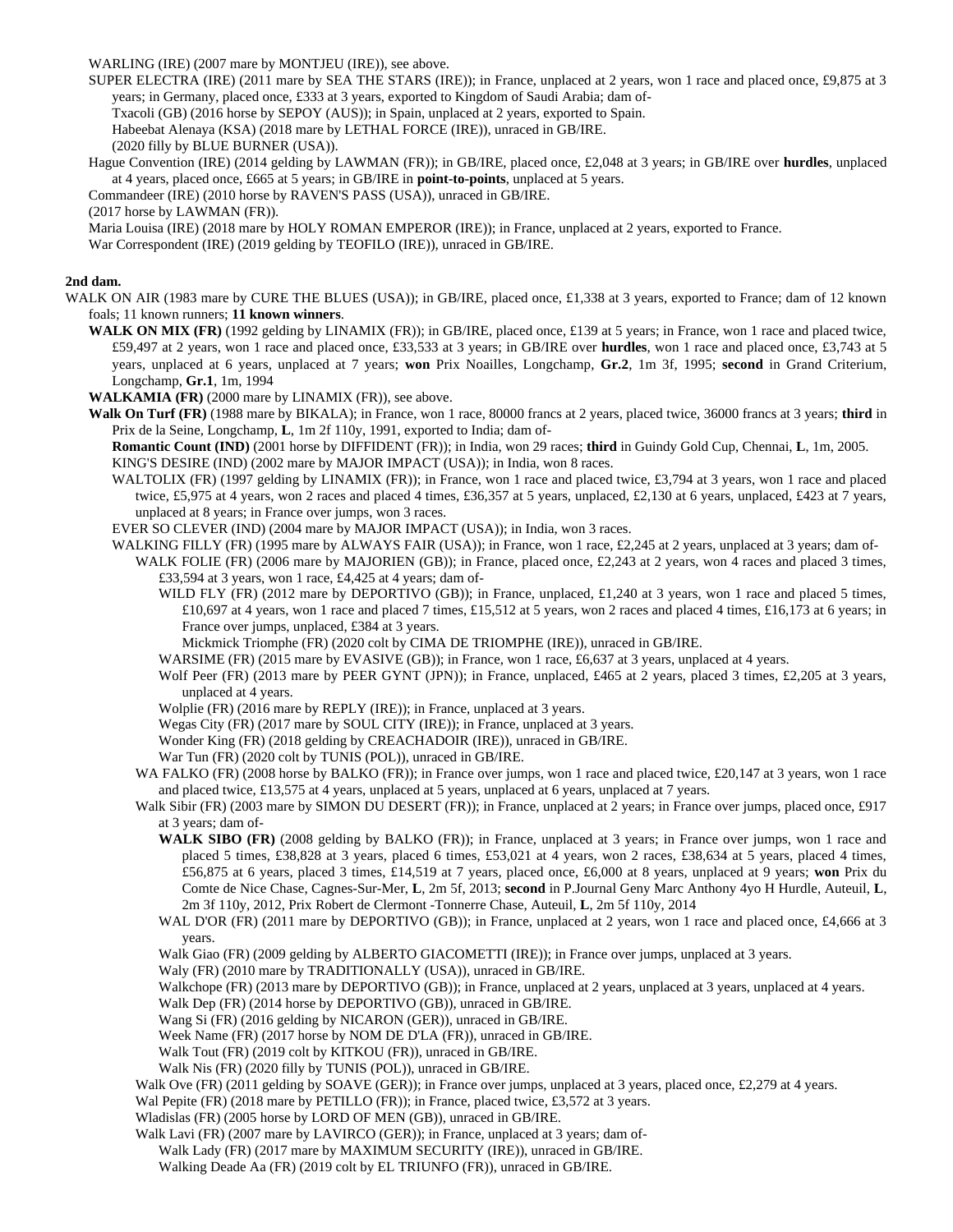Walk One (FR) (2012 horse by NOMBRE PREMIER (GB)), unraced in GB/IRE.

- Wa Vertige (FR) (2013 gelding by VERTIGINEUX (FR)); in France, unplaced at 2 years; in France over jumps, unplaced, £695 at 3 years, unplaced at 4 years.
- Wa Deportive (FR) (2014 mare by DEPORTIVO (GB)), unraced in GB/IRE.

Wa Haut de d'La (FR) (2016 mare by NOM DE D'LA (FR)), unraced in GB/IRE.

- Walk Gold (FR) (2017 horse by FULL OF GOLD (FR)), unraced in GB/IRE.
- WALK ON STEEL (FR) (1998 mare by SHINING STEEL); in France, unplaced at 2 years, won 1 race and placed 3 times, £4,676 at 3 years; dam of-
	- VANILLE DU BRETEAU (FR) (2007 mare by MISTER SACHA (FR)); in France, unplaced at 2 years, placed once, £1,859 at 3 years, won 2 races and placed once, £10,086 at 4 years, placed once, £1,250 at 5 years, unplaced at 6 years.
	- Walk On Flow (FR) (2004 gelding by WITH THE FLOW (USA)); in France, unplaced at 3 years, unplaced at 4 years, unplaced at 5 years; in France over jumps, placed once, £1,107 at 5 years, unplaced at 6 years.
	- Ju du Breteau (FR) (2006 gelding by MARTALINE (GB)); in France over jumps, placed once, £1,147 at 5 years.
	- Walk On Bool (FR) (2003 gelding by KABOOL (GB)); in France, unplaced at 3 years.
	- July du Breteau (FR) (2012 mare by SPANISH MOON (USA)), unraced in GB/IRE.
- SUNDRENCHED (IND) (2000 mare by STORM TROOPER (USA)); in India, won 1 race.
- Wakeful Night (FR) (1994 mare by LINAMIX (FR)); in France, placed 3 times, £2,615 at 3 years, placed 3 times, £2,071 at 4 years; dam of-
	- MICHEL (GB) (2003 mare by COMPTON PLACE (GB)); in Greece, won 1 race and placed once, £7,561 at 2 years, won 3 races and placed 5 times, £29,779 at 3 years, placed once, £1,532 at 4 years, unplaced at 5 years, exported to Greece.
	- Sir Loup (FR) (2000 horse by LOUP SOLITAIRE (USA)); in France, unplaced at 4 years, unplaced at 5 years, unplaced at 7 years.
	- Diamond Dreamer (GB) (2001 mare by LOUP SOLITAIRE (USA)); in GB/IRE, unplaced at 2 years; in Kingdom of Saudi Arabia, unplaced at 5 years, exported to Kuwait.
	- Precious Night (GB) (2002 mare by ZILZAL (USA)); in Greece, unplaced at 3 years, unplaced at 4 years, exported to Greece.

Miss Silver Spurs (GB) (2004 mare by MUJAHID (USA)); in GB/IRE, unplaced at 2 years, unplaced at 3 years.

(2006 mare by SYSTEMATIC (GB)).

- Walkarya (FR) (1996 mare by ALWAYS FAIR (USA)); in France, unplaced at 2 years, placed 3 times, £1,151 at 3 years.
- Geri (IND) (1999 mare by HOUSAMIX (FR)); in India, placed once; dam of-
	- **TURF STRIKER (IND)** (2010 gelding by SEDGEFIELD (USA)); in India, won 4 races; **won** Dr P D & P S Pai Bangalore 2000 Guineas, Bangalore, **L**, 1m, 2013; **second** in P.D. & P.S. Pai Bangalore Winter Million, Bangalore, **L**, 6f, 2013, Kingfisher Bangalore Derby, Bangalore, **L**, 1m 2f, 2013
	- STYLISH BAY (IND) (2004 gelding by HYMN (IRE)); in India, won 6 races and placed 5 times.
	- GRAND STAND (IND) (2005 mare by HYMN (IRE)); in India, won 1 race.
- Walk Fairy (FR) (1993 mare by FAIRY KING (USA)); in France, unplaced at 3 years; dam of-
	- WALIMIX (FR) (2005 mare by PINMIX (FR)); in France, placed 3 times, £3,859 at 3 years, won 1 race and placed once, £5,340 at 4 years, won 1 race and placed 4 times, £13,650 at 5 years, won 2 races and placed 6 times, £27,242 at 6 years, won 1 race and placed twice, £9,417 at 7 years, unplaced, £691 at 8 years, won 2 races and placed 4 times, £21,542 at 9 years, placed once, £2,131 at 10 years; dam of-
		- Cash Ruler (FR) (2019 colt by CAT JUNIOR (USA)), unraced in GB/IRE.
	- Gwalior (FR) (1998 horse by GANGES (USA)); in France, unplaced at 2 years, placed once, £970 at 3 years.
	- Flipflopfly (FR) (2002 gelding by LOST WORLD (IRE)), unraced in GB/IRE.
	- La Brezolle (FR) (2003 mare by KINGSALSA (USA)), unraced in GB/IRE; dam of-
		- LA CASTELANGO (FR) (2008 mare by CHICHICASTENANGO (FR)); in France, unplaced at 3 years, won 1 race and placed 3 times, £7,042 at 4 years.
	- Early Bell (FR) (2012 gelding by EARLY MARCH (GB)), unraced in GB/IRE.
- **Walk Alone (GB)** (1995 horse by ALWAYS FAIR (USA)); in France, won 2 races and placed 5 times, £26,848 at 3 years; **third** in Derby de l'Ouest - Prix Synergie, Chateaubriant, **L**, 1m 4f 110y, 1998, exported to France.
- **Walking Around (FR)** (1998 horse by LINAMIX (FR)); in France, won 1 race, £7,685 at 2 years, won 1 race and placed 3 times, £21,339 at 3 years; in USA, placed once, £8,630 at 4 years, unplaced, £694 at 5 years, placed once, £1,598 at 6 years; in USA over jumps, unplaced, £469 at 5 years; **second** in Prix Pelleas, Longchamp, **L**, 1m 2f, 2001.
- WALINOBLE (FR) (1989 mare by NOBLEQUEST (FR)); in France, won 2 races and placed 4 times at 3 years, placed twice at 4 years, won 1 race and placed twice at 5 years, exported to France; dam of-
	- PUFFA MIX (FR) (1996 mare by LINAMIX (FR)); in France, placed once, £283 at 2 years, unplaced at 3 years; in Italy, unplaced at 3 years, won 1 race and placed 3 times, £1,643 at 4 years, placed 7 times, £1,659 at 5 years, won 1 race and placed 5 times, £2,410 at 6 years, unplaced at 7 years.
	- LEADMORE (IRE) (2001 mare by HERNANDO (FR)); in GB/IRE, placed once, £289 at 3 years, unplaced at 4 years, won 1 race, £3,812 at 5 years; dam of-
		- Leadmore West (IRE) (2010 gelding by CELTIC SWING (GB)), unraced in GB/IRE.
		- (2012 mare by AMADEUS WOLF (GB)).
		- Satins Sister (IRE) (2014 mare by ELUSIVE PIMPERNEL (USA)), unraced in GB/IRE; dam of-
			- (2019 colt by CALIFET (FR)).
			- (2021 colt by COURT CAVE (IRE)).
		- (2015 horse by VALE OF YORK (IRE)).
		- Tiktoktyson (IRE) (2016 gelding by WORTHADD (IRE)); in GB/IRE over **hurdles**, unplaced, £134 at 5 years.
		- (2017 mare by WORTHADD (IRE)).
		- (2018 horse by WORTHADD (IRE)).
		- (2020 filly by COURT CAVE (IRE)).

San Ka Mick (GB) (2000 mare by BLUEBIRD (USA)); in France, placed 8 times, £5,065 at 3 years, exported to France; dam of-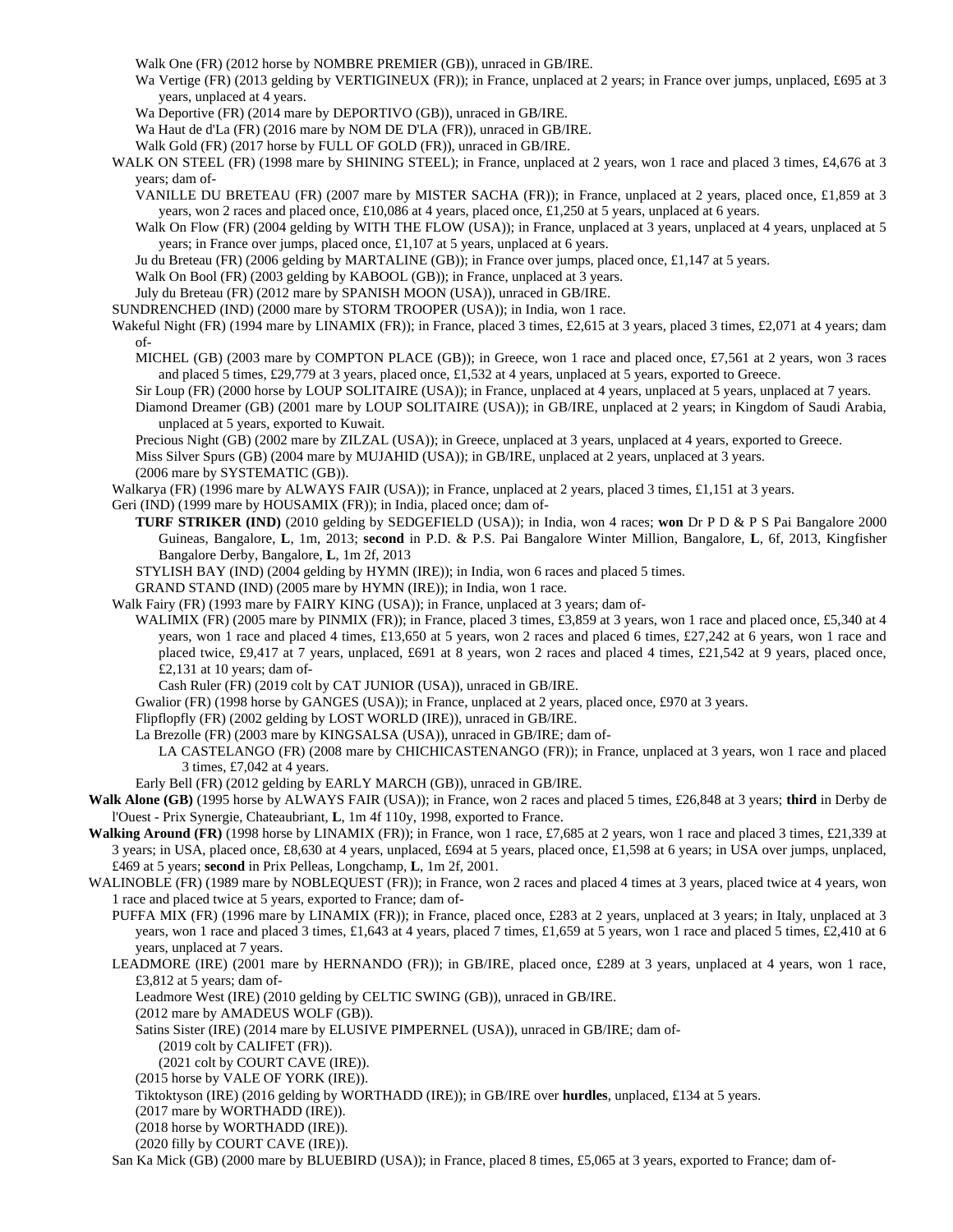- ADNAMICK (FR) (2005 horse by ADNAAN (IRE)); in France, won 2 races and placed 5 times, £18,178 at 2 years, won 1 race and placed twice, £16,691 at 3 years, won 3 races and placed twice, £13,938 at 5 years; in France over jumps, placed once, £2,772 at 3 years.
- SANGARY DES MOTTES (FR) (2009 gelding by BALLINGARRY (IRE)); in France, won 1 race, £4,167 at 3 years; in France over jumps, placed once, £3,967 at 3 years, won 1 race and placed 3 times, £27,728 at 4 years, placed 4 times, £9,451 at 5 years, unplaced at 7 years.
- San Cat (FR) (2008 horse by HURRICANE CAT (USA)); in France, placed once, £1,460 at 2 years, placed 4 times, £5,172 at 3 years, placed once, £667 at 4 years; in France over jumps, unplaced at 4 years.

Pacha des Mottes (FR) (2007 gelding by MISTER SACHA (FR)); in France, unplaced at 3 years.

Lemateo (FR) (2012 horse by DELLA FRANCESCA (USA)); in France, unplaced at 5 years; in France over jumps, unplaced at 5 years.

San Moss (FR) (2014 gelding by MOSS VALE (IRE)); in France, unplaced at 2 years, unplaced at 3 years.

Sanmalgan (FR) (2015 gelding by SHAMALGAN (FR)), unraced in GB/IRE.

Sannesoave (FR) (2016 mare by SOAVE (GER)), unraced in GB/IRE.

Flying Kangaroo (IRE) (2005 mare by NO EXCUSE NEEDED (GB)); in GB/IRE, placed once, £483 at 4 years; in GB/IRE in **N.H. Flat races**, unplaced at 4 years

Walinix (IRE) (1997 mare by LINAMIX (FR)), unraced in GB/IRE, exported to France.

(1998 horse by ROYAL ACADEMY (USA)).

(2007 horse by BASANTA (IRE)).

PERSIAN WALK (FR) (1994 mare by PERSIAN BOLD); in France, won 2 races, £7,856 at 3 years, exported to France; dam of-

- **ROYAL SHAKESPEARE (FR)** (1999 gelding by KING'S THEATRE (IRE)); in GB/IRE, unplaced at 6 years, unplaced at 8 years; in United Arab Emirates, won 1 race and placed once, £4,047 at 3 years, unplaced at 4 years; in GB/IRE over **hurdles**, won 3 races and placed twice, £59,063 at 5 years, won 1 race and placed 7 times, £86,447 at 6 years, won 1 race and placed 3 times, £41,036 at 7 years, placed once, £1,850 at 8 years; in GB/IRE over **fences**, placed 3 times, £10,017 at 7 years, won 1 race and placed 4 times, £57,310 at 8 years; **won** Prem.Convenience Stores Top Nov.Hurdle, Aintree, **L**, 2m, 2004, totesport.com Elite Hurdle, Wincanton, **L**, 1m 7f, 2005, Agfa UK Hurdle, Sandown Park, **L**, 1m 7f 110y, 2006; **second** in Bathwick Tyres Kingwell Hurdle, Wincanton, **L**, 1m 7f, 2006, Swordlestown Cup Novice Chase, Punchestown, **L**, 2m, 2007, William Hill Haldon Gold Cup Hcp Chase, Exeter, **L**, 2m 1f 110y, 2007, Samsung Scottish Champion Hcp Hurdle, Ayr, **L**, 2m, 2005, Evening Herald Champion Novice Hurdle, Punchestown, **L** , 2m, 2004, Pertemps Fighting Fifth Hurdle, Newcastle, **L**, 2m, 2005; **third** in Blue Square Speed Dial Ascot Hurdle, Windsor, **L**, 2m 4f, 2005, Axminster Kingwell Hurdle, Wincanton, **L**, 1m 7f, 2005, Scanmoor Noel Novices' Chase, Ascot, **L**, 2m 2f 110y, 2006, Stan James Wayward Lad Novices' Chase, Kempton Park, **L**, 2m, 2006, 1Million Pound 10 To Follow Elite Hurdle, Wincanton, **L**, 1m 7f, 2006, John Smith's Maghull Novices' Chase, Aintree, **L**, 1m 7f 110y, 2007, Stan James Christmas Hurdle, Sandown Park, **L**, 1m 7f 110y, 2005, Pertemps Fighting Fifth Hurdle, Newcastle, **L**, 2m, 2004
- PRINCE OF THEBES (IRE) (2001 gelding by DESERT PRINCE (IRE)); in GB/IRE, won 1 race and placed once, £6,703 at 2 years, won 1 race and placed once, £11,337 at 3 years, won 1 race and placed 3 times, £12,883 at 4 years, won 1 race and placed 4 times, £46,660 at 5 years, placed 4 times, £7,924 at 6 years, won 2 races and placed 6 times, £15,728 at 7 years, placed 4 times, £2,154 at 8 years, won 2 races and placed 6 times, £12,458 at 9 years, won 1 race and placed 6 times, £3,723 at 10 years, placed once, £241 at 11 years, unplaced at 12 years; in Germany, unplaced at 5 years.
- SAFARI ADVENTURES (IRE) (2002 gelding by KING'S THEATRE (IRE)); in GB/IRE in **N.H. Flat races**, won 1, £1,713 at 4 years; in GB/IRE over **hurdles**, won 1 race, £3,253 at 5 years; in GB/IRE over **fences**, unplaced at 5 years, placed twice, £567 at 6 years, won 2 races and placed 6 times, £18,152 at 7 years, won 1 race and placed twice, £9,215 at 8 years, placed 3 times, £4,490 at 9 years, unplaced at 10 years, unplaced at 12 years; in GB/IRE in **point-to-points**, unplaced at 12 years
- IMPUDENT (IRE) (2003 mare by IN THE WINGS); in GB/IRE, won 2 races and placed twice, £21,963 at 4 years, unplaced at 5 years; in France, placed twice, £2,128 at 2 years, placed once, £2,380 at 3 years; in GB/IRE over **hurdles**, won 2 races and placed once, £12,246 at 4 years, placed twice, £4,147 at 5 years; dam of-
	- **ROCK THE KASBAH (IRE)** (2010 gelding by SHIROCCO (GER)); in GB/IRE in **N.H. Flat races**, won 1 and placed once, £2,101 at 4 years; in GB/IRE over **hurdles**, won 1 race, £3,119 at 4 years, won 2 races and placed 3 times, £43,350 at 5 years, won 1 race, £28,475 at 6 years; in GB/IRE over **fences**, won 1 race and placed twice, £28,700 at 6 years, won 2 races and placed twice, £36,023 at 7 years, won 1 race and placed once, £66,389 at 8 years, placed once, £12,749 at 9 years, placed once, £9,674 at 10 years, placed once, £1,730 at 11 years; in France over jumps, placed once, £2,625 at 11 years; **won** betvictor.com Handicap Chase, Cheltenham, **L**, 3m 3f, 2018, Keltbray Holloway's Handicap Hurdle, Ascot, **L**, 2m 3f, 2016; **second** in Totepool Silver Trophy Handicap Hurdle, Chepstow, **L**, 2m 3f, 2015, BetVictor Handicap Chase, Cheltenham, **L**, 3m 2f, 2019, Mitie Noel Novices' Chase, Ascot, **L**, 2m 5f, 2016, Bet365 Gold Cup Handicap Chase, Sandown Park, **L**, 3m 5f, 2018
	- **GETAWAY GORGEOUS (IRE)** (2014 mare by GETAWAY (GER)); in GB/IRE in **N.H. Flat races**, placed once, £1,859 at 4 years, won 1 and placed twice, £13,561 at 5 years; in GB/IRE over **hurdles**, won 2 races and placed 4 times, £33,709 at 6 years, won 1 race, £12,389 at 7 years; **won** Tourist Attraction Mares Hurdle, Killarney, **L**, 2m 1f, 2021; **second** in Castlegar Novice Hurdle, Galway, **L**, 2m 110y, 2020, ISF. EBF Mucklemeg Mares Flat Race, Gowran Park, **L**, 2m, 2019, Island Handicap Hurdle, Listowel, **L**, 2m, 2020
	- MILLDEAN SILVA (IRE) (2013 mare by PRESENTING (GB)); in GB/IRE in **N.H. Flat races**, won 1, £2,274 at 5 years; in GB/IRE over **hurdles**, placed 3 times, £2,891 at 5 years, placed once, £563 at 6 years, unplaced at 7 years
	- The Minkle (IRE) (2011 gelding by FLEMENSFIRTH (USA)); in GB/IRE over **hurdles**, unplaced at 4 years, unplaced at 5 years; in GB/IRE in **point-to-points**, placed once at 8 years, unplaced at 9 years.

(2016 mare by SHIROCCO (GER)).

(2018 mare by VADAMOS (FR)).

ABSOLUTLYFANTASTIC (GB) (2007 gelding by ALHAARTH (IRE)); in GB/IRE, won 1 race and placed once, £4,968 at 6 years, placed once, £525 at 7 years, unplaced at 8 years; in GB/IRE in **N.H. Flat races**, won 1, £4,164 at 4 years; in GB/IRE over **hurdles**, won 1 race and placed once, £8,293 at 4 years, unplaced, £670 at 5 years, placed once, £1,951 at 6 years, unplaced at 7 years, won 1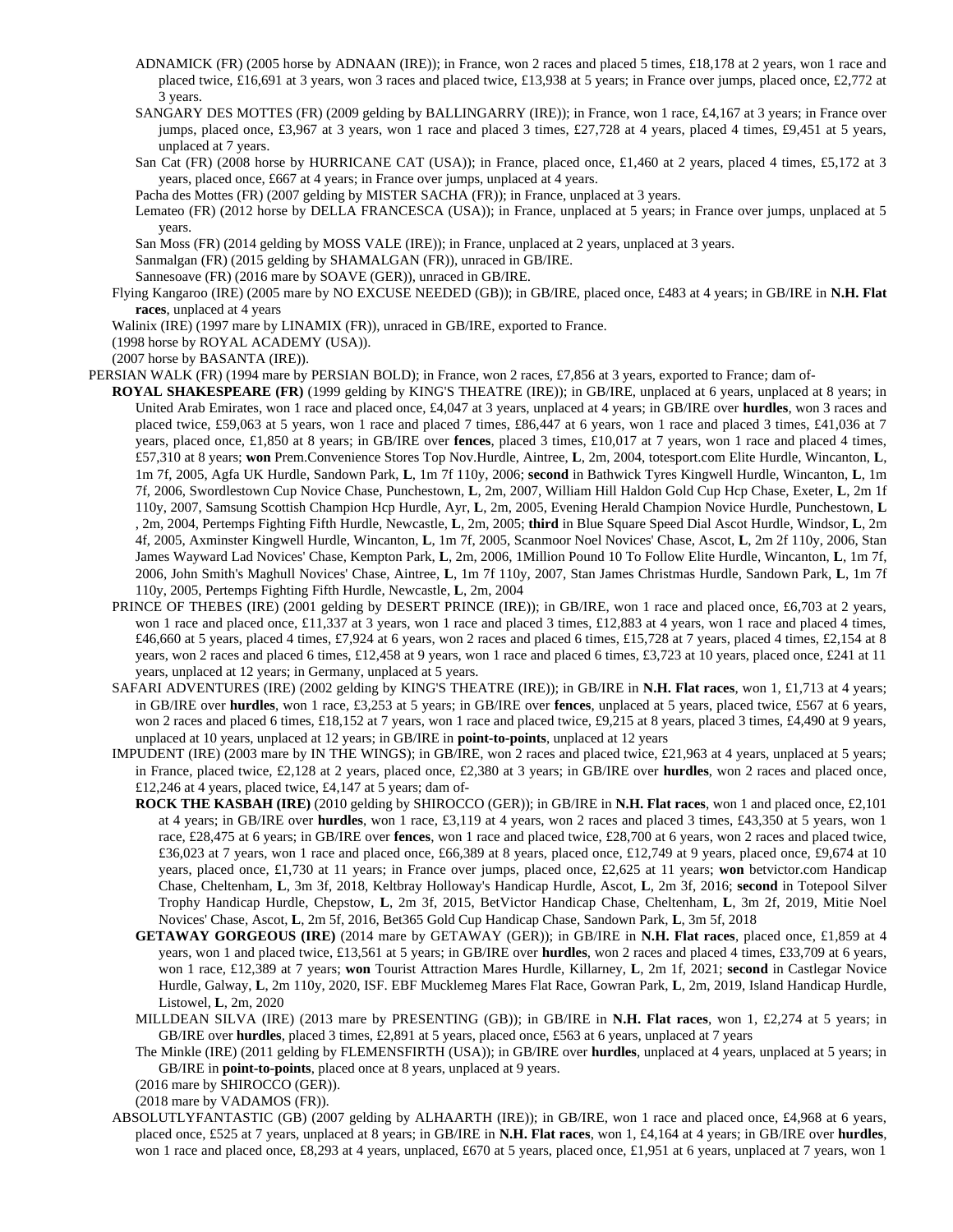race and placed 3 times, £6,228 at 8 years, placed once, £334 at 9 years; in GB/IRE over **fences**, won 1 race and placed twice, £8,013 at 5 years, placed twice, £4,850 at 6 years, unplaced at 7 years

- PERSIAN DELIGHT (GB) (2010 gelding by LUCARNO (USA)); in GB/IRE in **N.H. Flat races**, won 1, £2,593 at 5 years; in GB/IRE over **hurdles**, placed twice, £2,099 at 6 years, won 1 race and placed twice, £8,498 at 7 years, unplaced at 9 years; in GB/IRE over **fences**, placed once, £2,604 at 8 years
- PERSIAN STEEL (IRE) (2012 gelding by LUCARNO (USA)); in GB/IRE, placed once, £337 at 4 years, won 1 race, £3,558 at 5 years; in GB/IRE in **N.H. Flat races**, placed once, £143 at 4 years; in GB/IRE in **point-to-points**, unplaced at 6 years, unplaced at 7 years, unplaced at 9 years
- BURREN WALK (GB) (2015 mare by LUCARNO (USA)); in GB/IRE in **N.H. Flat races**, placed once, £382 at 4 years, unplaced at 5 years; in GB/IRE over **hurdles**, placed once, £1,384 at 5 years, won 1 race, £5,913 at 6 years
- Zoroaster (GB) (2000 gelding by LINAMIX (FR)); in GB/IRE, placed twice, £1,408 at 2 years, placed once, £470 at 3 years.
- Kashmir Lady (FR) (2004 mare by ROCK OF GIBRALTAR (IRE)); in GB/IRE, unplaced at 2 years, placed 5 times, £3,830 at 3 years, unplaced at 4 years; dam of-
	- KNOCKMAOLE BOY (IRE) (2012 gelding by ECHO OF LIGHT (GB)); in GB/IRE, placed 4 times, £3,352 at 3 years, won 2 races and placed twice, £11,890 at 4 years, won 1 race, £7,897 at 5 years, unplaced at 6 years, unplaced, £400 at 8 years; in GB/IRE over **hurdles**, won 3 races and placed 4 times, £24,707 at 5 years, unplaced at 8 years; in GB/IRE over **fences**, placed 3 times, £2,890 at 7 years, unplaced at 8 years.
	- DUBROVNIK HARRY (IRE) (2016 gelding by YEATS (IRE)); in GB/IRE over **hurdles**, placed once, £1,066 at 5 years, won 1 race, £4,085 at 6 years.
	- Kashmir Wilde (IRE) (2014 mare by OSCAR (IRE)); in GB/IRE in **N.H. Flat races**, unplaced at 4 years, placed 3 times, £2,087 at 5 years; in GB/IRE over **hurdles**, placed twice, £1,183 at 5 years; in GB/IRE in **point-to-points**, unplaced at 6 years
	- Come On The Mall (IRE) (2010 gelding by MILAN (GB)); in GB/IRE in **N.H. Flat races**, unplaced at 5 years; in GB/IRE over **hurdles**, unplaced at 5 years
	- (2015 mare by YEATS (IRE)).
	- (2017 mare by MILAN (GB)).
	- (2019 colt by SHIROCCO (GER)).
	- (2020 filly by SHIROCCO (GER)).
- Hatton Bank (GB) (2009 mare by FLEMENSFIRTH (USA)); in GB/IRE in **N.H. Flat races**, placed once, £299 at 5 years, placed once, £229 at 6 years, exported to France; dam of-
	- Watermelon (FR) (2018 gelding by MARTALINE (GB)); in France over jumps, placed once, £1,625 at 3 years.
	- Workout (FR) (2017 gelding by GREAT PRETENDER (IRE)), unraced in GB/IRE.
	- Winona (FR) (2020 filly by MASTERSTROKE (USA)), unraced in GB/IRE.
- (2005 horse by LINAMIX (FR)).
- Sibling Rivalry (GB) (2008 gelding by CACIQUE (IRE)); in GB/IRE in **N.H. Flat races**, unplaced at 4 years; in GB/IRE over **hurdles**, unplaced at 5 years
- (2013 horse by FLEMENSFIRTH (USA)).
- WALKOSKAYA (FR) (1990 mare by SICYOS (USA)); in France, unplaced at 2 years, won 1 race and placed 3 times, 83000 francs at 3 years; dam of-
	- WALK IN DESERT (FR) (2003 mare by SIMON DU DESERT (FR)); in France, unplaced, £248 at 2 years, won 5 races and placed twice, £28,586 at 3 years, placed twice, £4,325 at 4 years.
	- WALK AND SEE (FR) (1999 horse by DIAMOND PROSPECT (USA)); in Spain, placed twice, £860 at 2 years, won 1 race and placed 4 times, £3,939 at 3 years, unplaced at 4 years.
	- WALK TO NOWHERE (FR) (2001 horse by EXIT TO NOWHERE (USA)); in Spain, won 1 race, £1,948 at 2 years, placed twice, £1,014 at 3 years.
	- WALKING LADY (FR) (2002 mare by KENDOR (FR)); in France, placed once, £1,268 at 2 years, won 1 race and placed 6 times, £6,845 at 3 years; dam of-
		- Westhighlander (FR) (2010 horse by RAGMAR (FR)), unraced in GB/IRE.
	- AMOR AMOR (FR) (2005 mare by BERNEBEAU (FR)); in France, placed once, £878 at 2 years, won 1 race, £7,978 at 3 years, placed 4 times, £5,680 at 4 years, placed once, £1,505 at 5 years; in France over jumps, unplaced at 5 years.
	- Walk On Fire (FR) (1998 mare by BEAUDELAIRE (USA)); in France, placed twice, £2,018 at 2 years, placed 6 times, £4,510 at 3 years; in Spain, placed once, £454 at 2 years.
	- Petite Sophie (FR) (2006 mare by LINAMIX (FR)); in France, placed once, £3,884 at 3 years, placed twice, £3,186 at 4 years, exported to France; dam of-
		- DON MIMI (ITY) (2012 horse by POUNCED (USA)); in France, won 2 races and placed 4 times, £20,259 at 4 years, won 2 races and placed 4 times, £22,940 at 5 years; in Italy, placed once, £4,068 at 2 years.
		- JULES'S DREAM (IRE) (2014 horse by RED ROCKS (IRE)); in Poland, won 3 races, £14,334 at 2 years; in Poland over jumps, won 1 race, £1,702 at 4 years, exported to France.
		- PETITE ALICE (FR) (2015 mare by RIP VAN WINKLE (IRE)); in France, won 1 race, £11,538 at 2 years, won 1 race, £15,885 at 3 years, unplaced at 4 years; dam of-
			- (2020 colt by TORONADO (IRE)).
		- D'Artagnan (FR) (2018 horse by MORANDI (FR)), unraced in GB/IRE.
		- Petite Coquine (FR) (2019 filly by DREAM AHEAD (USA)); in France, unplaced at 2 years.
- Nicoletto (FR) (2000 horse by NICOLOTTE (GB)); in France, unplaced at 3 years, unplaced at 4 years.
- WAKILAMIX (IRE) (1993 horse by LINAMIX (FR)); in France, won 1 race, £3,953 at 3 years, exported to France.
- WALK ON QUEST (FR) (1996 mare by RAINBOW QUEST (USA)); in France, won 1 race, £3,229 at 3 years; dam of-
	- **ENROLLER (IRE)** (2005 gelding by MARJU (IRE)); in GB/IRE, placed once, £433 at 2 years, won 2 races and placed once, £30,113 at 3 years, won 1 race and placed once, £51,420 at 4 years, placed twice, £2,714 at 6 years, placed once, £352 at 7 years; in France,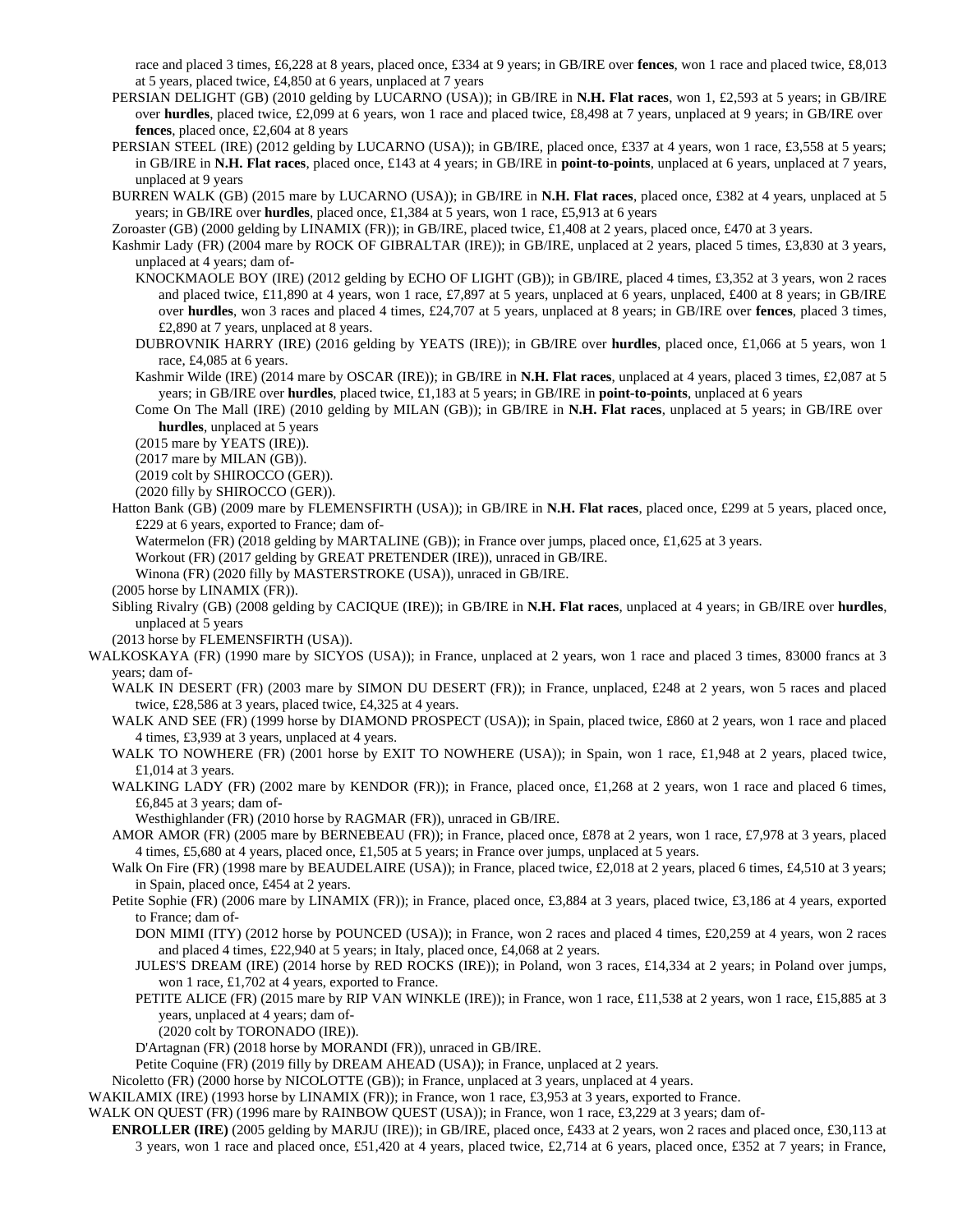placed twice, £10,735 at 3 years; in Germany, unplaced at 4 years; in GB/IRE over **hurdles**, unplaced at 6 years, won 2 races and placed 5 times, £6,681 at 7 years; **won** Dubai Tennis Ch'ships John Porter Stakes, Newbury, **Gr.3**, 1m 4f, 2009

WALK ON AIR DI SU (IRE) (2009 mare by VERGLAS (IRE)); in Italy, placed once, £1,551 at 2 years, won 2 races and placed 4 times, £10,599 at 3 years, exported to Italy; dam of-

**AIRSIVE (ITY)** (2017 horse by ELUSIVE CITY (USA)); in Italy, placed 5 times, £6,708 at 2 years; in Italy over jumps, won 3 races, £27,966 at 3 years; **won** Premio dei Giovani Hurdle, Merano, **L**, 2m 89y, 2020.

WALPLATA (FR) (2016 mare by RIO DE LA PLATA (USA)); in Italy, won 2 races and placed once, £6,989 at 3 years, unplaced at 4 years.

Rairsam (FR) (2015 mare by RAJSAMAN (FR)); in Italy, placed twice, £3,008 at 2 years, unplaced at 3 years, placed once, £189 at 4 years.

FASTQUEST (IRE) (2012 horse by FAST COMPANY (IRE)); in Australia, placed 3 times, £4,961 at 3 years, won 2 races, £8,045 at 4 years, won 1 race, £6,550 at 5 years, won 1 race, £9,364 at 6 years, unplaced at 8 years, exported to Australia.

POLISH ODYSSEY (IRE) (2002 mare by POLISH PRECEDENT (USA)); in GB/IRE, won 1 race, £8,331 at 3 years, unplaced at 4 years, exported to Australia; dam of-

Sine Metu (IRE) (2008 gelding by ALHAARTH (IRE)), unraced in GB/IRE.

(2010 mare by FLYING PEGASUS (AUS)).

(2011 mare by DANASINGA (AUS)).

Toucan Tango (IRE) (2008 gelding by MUJADIL (USA)); in GB/IRE, unplaced at 2 years, placed twice, £624 at 3 years, unplaced at 4 years.

Gallowmix (GB) (2001 horse by LINAMIX (FR)), unraced in GB/IRE, exported to Italy.

(2003 horse by ALHAARTH (IRE)).

Sarayu (IRE) (2006 mare by BARATHEA (IRE)); in GB/IRE, unplaced at 3 years, unplaced at 4 years; dam of-

Dottie Lottie (IRE) (2013 mare by DANDY MAN (IRE)); in GB/IRE, unplaced at 2 years, placed once, £676 at 3 years, unplaced at 4 years; dam of-

(2021 colt by WORKFORCE (GB)).

(2021 colt by WORKFORCE (GB)).

WHIRL WIND (FR) (1997 horse by LINAMIX (FR)); in France, placed 4 times, £3,026 at 3 years, won 1 race and placed 5 times, £5,102 at 4 years, placed twice, £889 at 5 years, placed once, £1,266 at 6 years, unplaced at 7 years.

(1991 mare by FAST TOPAZE (USA)).

## **3rd dam.**

**WARSAW (FR)** (1972 mare by BON MOT III); in GB/IRE, unplaced at 3 years; in France, won 2 races, 119992 francs at 3 years; **won** Prix de la Porte de Passy, Longchamp, **L**, 1975; dam of 11 known foals; 9 known runners; **7 known winners**.

**WALENSEE** (1982 mare by TROY); Jt Champion 3yr old filly in France in 1985, Jt 2nd top rated 3yr old filly in Europe in 1985; in France, won 3 races, £89,814 at 3 years, unplaced, £560 at 4 years; **won** Trusthouse Forte Prix Vermeille, Longchamp, **Gr.1**, 1985, Prix des Tuileries, Longchamp, **L**, 1985; **fourth** in Prix de Malleret, Longchamp, **Gr.2**, 1985, exported to France; dam of-

**WAR GAME (FR)** (1996 mare by CAERLEON (USA)); in France, won 1 race, £9,688 at 3 years, won 2 races and placed once, £49,952 at 4 years; **won** Prix Maurice de Nieuil, Maisons-Laffitte, **Gr.2**, 1m 4f 110y, 2000, Prix de la Pepiniere, Longchamp, **L**, 1m 2f, 2000; **second** in Prix Corrida, Saint-Cloud, **Gr.3**, 1m 2f 110y, 2000, exported to France; dam of-

**WAJIR (FR)** (2006 horse by DANEHILL DANCER (IRE)); Jt Champion 3yr old stayer in Europe in 2009, Top rated 3yr old stayer in France in 2009; in GB/IRE, placed 4 times, £27,830 at 4 years; in France, won 2 races and placed once, £25,588 at 2 years, won 3 races and placed once, £167,388 at 3 years; in United Arab Emirates, won 1 race, £46,565 at 5 years; **won** Prix Hocquart, Longchamp, **Gr.2**, 1m 3f, 2009, Prix de Lutece, Longchamp, **Gr.3**, 1m 7f, 2009, Prix Maurice Caillault, Saint-Cloud, **L**, 1m 2f 110y, 2009; **third** in Prix Noailles-La Convivalite du Rugby, Longchamp, **Gr.2**, 1m 2f 110y, 2009, Emirates Airline Yorkshire Cup, York, **Gr.2**, 1m 5f 110y, 2010, freebets.co.uk Stand Cup, Chester, **L**, 1m 4f, 2010, Aqlaam Godolphin Stakes, Newmarket, **L**, 1m 4f, 2010, exported to United Arab Emirates

- War Monger (IRE) (2007 horse by LINAMIX (FR)); in France, won 1 race, £11,650 at 2 years, placed 3 times, £22,745 at 3 years, unplaced at 4 years, placed 3 times,  $\text{\pounds}4,145$  at 6 years, unplaced at 8 years; in France over jumps, placed twice, £16,051 at 4 years, won 1 race, £21,800 at 5 years, placed twice, £3,065 at 6 years; **second** in Prix Maurice Caillault, Saint-Cloud, **L**, 1m 2f 110y, 2010, exported to France.
- WAR PARTY (GB) (2004 gelding by FANTASTIC LIGHT (USA)); in GB/IRE, unplaced, £466 at 5 years, unplaced at 6 years; in France, won 1 race and placed 5 times, £23,055 at 3 years, won 1 race and placed 3 times, £31,014 at 4 years; in GB/IRE over **hurdles**, won 1 race and placed once, £3,309 at 5 years, placed twice, £643 at 6 years, won 1 race and placed once, £2,466 at 7 years, placed once, £299 at 8 years; in GB/IRE over **fences**, won 2 races and placed once, £8,173 at 6 years, placed twice, £3,126 at 7 years, placed once, £1,210 at 8 years; in GB/IRE in **point-to-points**, unplaced at 9 years.
- WARDEN (GB) (2003 horse by HALLING (USA)); in France, placed 6 times, £16,952 at 3 years, won 1 race and placed twice, £31,960 at 4 years, exported to France.

Woland (IRE) (2002 gelding by LOUP SAUVAGE (USA)); in France, placed once, £3,582 at 3 years; in France over jumps, placed twice, £3,048 at 4 years, exported to France.

Whistling Straits (FR) (2013 mare by DALAKHANI (IRE)); in GB/IRE, unplaced at 4 years; in France, placed once, £956 at 3 years; dam of-

Subtle Innuendo (IRE) (2018 gelding by LAWMAN (FR)); in GB/IRE, unplaced at 2 years; in GB/IRE over **hurdles**, placed once, £941 at 3 years.

Dyje (IRE) (2019 filly by FASCINATING ROCK (IRE)), unraced in GB/IRE, exported to Czech Republic.

(2020 colt by FASCINATING ROCK (IRE)), exported to Poland.

(2021 colt by MAKE BELIEVE (GB)).

Winged Foot (IRE) (2010 horse by DANEHILL DANCER (IRE)), unraced in GB/IRE, exported to France.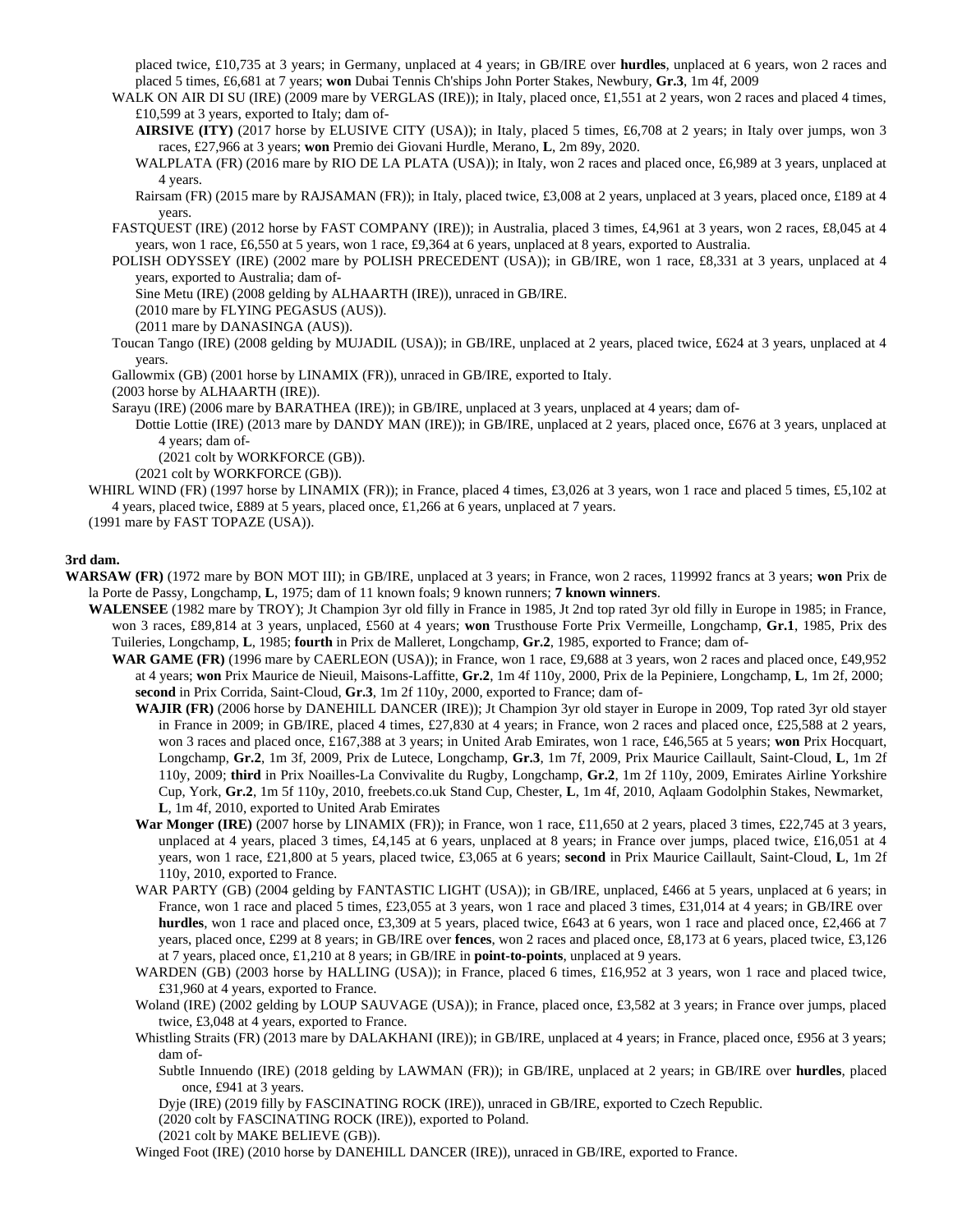Wander Off (IRE) (2012 horse by GALILEO (IRE)); in France, unplaced, £620 at 3 years; in France over jumps, unplaced at 3 years, exported to France.

Operation Overlord (FR) (2016 mare by LE HAVRE (IRE)); in France, unplaced at 3 years, exported to France. (2017 horse by INTELLO (GER)).

- **WESTERNER (GB)** (1999 horse by DANEHILL (USA)); Top rated older stayer in France in 2003, 2004 & 2005, Champion older stayer in Europe in 2005; in GB/IRE, placed once, £53,064 at 5 years, won 1 race, £130,500 at 6 years; in France, won 1 race and placed 5 times, £29,049 at 3 years, won 3 races and placed 4 times, £181,048 at 4 years, won 4 races and placed once, £228,634 at 5 years, won 2 races and placed once, £366,937 at 6 years; in Germany, placed once, £53,191 at 6 years; in Hong Kong, unplaced, £30,161 at 6 years; **won** Prix du Cadran Casinos Barrierre, Longchamp, **Gr.1**, 2m 4f, 2003, Prix Royal-Oak, Longchamp, **Gr.1**, 1m 7f 110y, 2003, P.du Cadran Casino les Princes Barriere, Longchamp, **Gr.1**, 2m 4f, 2004, Prix Royal-Oak, Longchamp, **Gr.1**, 1m 7f 110y, 2004, Ascot Gold Cup, York, **Gr.1**, 2m 4f, 2005, Prix Vicomtesse Vigier, Longchamp, **Gr.2**, 1m 7f 110y, 2005, Grand Prix Air Mauritius P.de Barbeville, Longchamp, **Gr.3**, 1m 7f 110y, 2005, Prix Gladiateur Royal Thalasso Barriere, Longchamp, **Gr.3**, 1m 7f 110y, 2004, Prix de Barbeville, Longchamp, **Gr.3**, 1m 7f 110y, 2004, Prix de la Porte de Madrid, Longchamp, **L**, 1m 4f, 2003; **second** in P.de l'Arc de Triomphe - Lucien Barriere, Longchamp, **Gr.1**, 1m 4f, 2005, Ascot Gold Cup, Ascot, **Gr.1**, 2m 3f 110y, 2004, Prix Kergorlay, Deauville, **Gr.2**, 1m 7f, 2003, Prix Maurice de Nieuil, Maisons-Laffitte, **Gr.2**, 1m 6f, 2003, Prix Vicomtesse Vigier, Longchamp, **Gr.2**, 1m 7f 110y, 2004, Prix Gladiateur Royal Thalasso Barriere, Longchamp, **Gr.3**, 1m 7f 110y, 2003, Prix de Tourgeville, Deauville, **L**, 1m, 2002, Prix de Pontarme, Chantilly, **L**, 1m, 2002; **third** in Grosser Volkswagen Preis von Baden, Baden-Baden, **Gr.1**, 1m 4f, 2005, Prix Tantieme, Saint-Cloud, **L**, 1m, 2002, sire in Ireland
- War Arrow (GB) (1990 horse by TOP VILLE); in France over jumps, won 2 races and placed once at 4 years, placed 4 times at 5 years; **third** in Grand Course de Printemps de 4yo Hurdle, Auteuil, **L**, 2m 4f 110y, 1995, exported to France.

WATTEAU (IRE) (1998 horse by LOUP SOLITAIRE (USA)); in France, won 1 race, £3,362 at 2 years, placed twice, £5,121 at 3 years, won 1 race and placed twice, £5,682 at 5 years; in France over jumps, won 2 races, £14,724 at 4 years, exported to France.

WALDENSIAN (IRE) (1988 horse by SHAREEF DANCER (USA)); in Italy, won 1 race, £4,593 at 3 years, exported to Italy.

WILDEST HOPE (GB) (2001 gelding by WOLFHOUND (USA)); in France, placed once, £2,254 at 3 years, unplaced at 4 years, won 1 race and placed 3 times, £10,035 at 5 years, placed 6 times, £9,460 at 6 years, placed 3 times, £4,374 at 7 years, exported to France.

Wild Ride (GB) (1991 mare by NINISKI (USA)); in France, placed 3 times, £6,691 at 3 years, placed twice, £5,030 at 4 years, exported to France.

Wild Life (FR) (1993 mare by NASHWAN (USA)); (foaled in France), unraced in GB/IRE, exported to France; dam of-

- WESTERN SKY (FR) (2004 horse by PEINTRE CELEBRE (USA)); in France, placed 3 times, £9,662 at 3 years, won 2 races and placed 3 times, £20,993 at 4 years, won 1 race and placed once, £8,253 at 5 years, unplaced at 7 years, placed 5 times, £5,875 at 8 years.
- WINDING ROAD (FR) (2001 mare by BARATHEA (IRE)); in France, won 1 race and placed once, £7,817 at 3 years, exported to France; dam of-
	- TURKEY JACKSON (FR) (2010 horse by SAKHEE (USA)); in France, placed twice, £5,416 at 2 years, won 2 races and placed 4 times, £22,479 at 3 years, won 3 races and placed 4 times, £41,992 at 4 years, won 1 race and placed once, £9,302 at 5 years, unplaced at 6 years, unplaced at 7 years, unplaced at 9 years; in France over jumps, placed 4 times, £17,008 at 6 years, placed twice, £19,581 at 7 years, won 1 race and placed once, £14,778 at 8 years, unplaced at 9 years.
	- WASLA (FR) (2008 mare by AUSSIE RULES (USA)); in France, placed once, £1,947 at 2 years, placed once, £2,413 at 3 years, unplaced at 4 years, unplaced at 7 years; in France over jumps, placed once, £1,690 at 3 years, placed 3 times, £5,842 at 4 years, placed 3 times, £8,093 at 5 years, placed once, £1,686 at 6 years, won 1 race and placed 3 times, £8,022 at 7 years, won 1 race and placed once, £6,691 at 8 years.
	- PENINSULA (FR) (2006 mare by DANSILI (GB)); in France, won 1 race and placed 3 times, £26,068 at 3 years, placed twice, £7,894 at 4 years, placed once, £3,103 at 5 years.

Road To Damascus (FR) (2012 mare by DESERT STYLE (IRE)); in France, placed twice, £3,667 at 2 years, placed once, £775 at 3 years; in France over jumps, placed twice, £5,302 at 3 years, unplaced at 4 years, unplaced at 5 years.

Warlike (IRE) (2007 mare by HAWK WING (USA)), unraced in GB/IRE, exported to France.

New Top Blue (GB) (2009 mare by GREEN TUNE (USA)), unraced in GB/IRE, exported to France.

- (2011 horse by DESERT STYLE (IRE)).
- WARNING SIGNAL (IRE) (2005 horse by PEINTRE CELEBRE (USA)); in France, won 1 race and placed once, £13,088 at 3 years, exported to France.
- Wanted (IRE) (2000 gelding by DESERT KING (IRE)); in France, placed once, £552 at 3 years; in France over jumps, placed once at 3 years, exported to France.
- Warning Sign (IRE) (2002 gelding by LOUP SOLITAIRE (USA)); in France, placed once, £6,205 at 3 years, unplaced, £759 at 4 years, unplaced at 6 years; in France over jumps, unplaced at 6 years, unplaced at 7 years, exported to France.
- Western Tale (IRE) (2006 mare by ONE COOL CAT (USA)); in France, unplaced at 3 years, exported to France; dam of-

Wanneroo (FR) (2011 gelding by ARTISTE ROYAL (IRE)); in France, unplaced at 3 years.

Waiani (FR) (2012 gelding by ARTISTE ROYAL (IRE)), unraced in GB/IRE.

Wild Flower (FR) (2009 mare by LAYMAN (USA)); in France, unplaced at 3 years.

World Cup (GB) (1994 horse by EPERVIER BLEU), unraced in GB/IRE, exported to France.

Wagram (IRE) (1995 mare by NASHWAN (USA)), unraced in GB/IRE, exported to France; dam of-

- SEZEN YILDIZI (TUR) (2001 mare by EAGLE EYED (USA)); in Turkey, won 1 race, £7,196 at 2 years, won 2 races and placed 4 times, £24,929 at 3 years, won 2 races and placed 7 times, £15,359 at 4 years, placed 14 times, £15,776 at 5 years.
- TRUEBA (TUR) (2004 mare by ROYAL ABJAR (USA)); in Turkey, placed once, £552 at 2 years, won 4 races and placed 9 times, £25,650 at 3 years.
- ENGINIM (TUR) (2003 horse by DOYOUN); in Turkey, won 1 race and placed 5 times, £14,655 at 3 years.

Enginhan (TUR) (2000 horse by ENTREPRENEUR (GB)); in Turkey, placed once at 3 years.

- Farell (TUR) (2005 mare by MARLIN (USA)); in Turkey, placed 5 times, £8,087 at 2 years.
- Sonoara (TUR) (2006 mare by STRIKE THE GOLD (USA)), unraced in GB/IRE.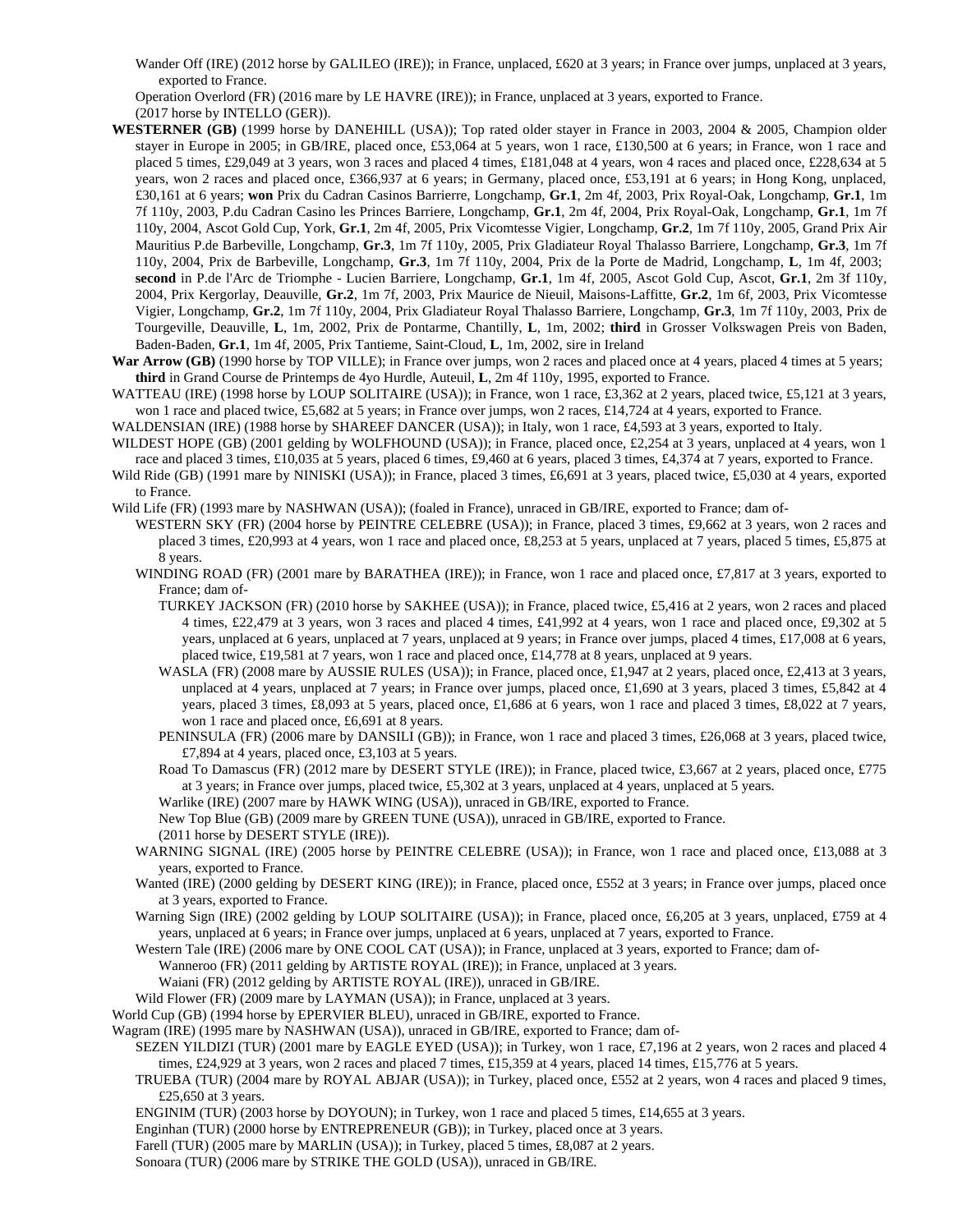Larosa (TUR) (2007 mare by ROYAL ABJAR (USA)), unraced in GB/IRE.

- **WAROQUIER** (1985 horse by HELLO GORGEOUS (USA)); in France, won 1 race and placed twice, £14,624 at 3 years; in USA, placed once, £4,434 at 4 years, won 1 race and placed once, £3,342 at 5 years; in USA over jumps, won 2 races and placed twice, £34,990 at 6 years; **won** Bolla Hard Scuffle Handicap Steeplechase, Prospect, **L**, 3m, 1991; **second** in Delta Airlines Supreme Handicap Chase, Pine Mountain, **L**, 2m 3f, 1991; **third** in Prix du Lys, Chantilly, **Gr.3**, 1988, exported to France
- **WORLD CITIZEN (FR)** (1977 horse by GREAT NEPHEW); in France over jumps, placed twice, £14,101 at 4 years, won 3 races and placed 3 times, £93,042 at 5 years, won 2 races and placed 3 times, £99,802 at 6 years, won 2 races and placed once, £52,099 at 7 years, placed once, £19,423 at 8 years; **won** Prix Georges Courtois Chase, Auteuil, **L**, 2m 6f, 1983, Prix Georges Courtois Chase, Auteuil, **L**, 2m 6f, 1984, Prix La Barka Hurdle, Auteuil, **L**, 1982, Prix Richard Hennessy Steeplechase, Auteuil, **L**, 1983, Grande Course de Haies d'Auteuil Hurdle, Auteuil, **L**, 1982, Prix de Compiegne Hurdle, Auteuil, **L**, 1984; **second** in Prix Troytown Steeplechase, Auteuil, **L**, 1985, Prix La Barka Hurdle, Auteuil, **L**, 1984, Grande Course de Haies d'Auteuil Hurdle, Auteuil, **L**, 1983, Prix Hypothese Hurdle, Auteuil, **L**, 1983, Prix La Barka Hurdle, Auteuil, **L**, 1983, Prix Georges Courtois Chase, Auteuil, **L**, 2m 6f, 1982; **third** in Prix Leon Rambaud Hurdle, Auteuil, **L**, 1982, Prix Hypothese Hurdle, Auteuil, **L**, 1982.
- **Wall Street Wonder** (1986 horse by SIMPLY GREAT (FR)); in France, unplaced at 3 years, won 2 races and placed 3 times, £40,450 at 4 years, unplaced at 5 years; **second** in Prix du Tremblay, Evry, **L**, 1m 2f, 1990; **third** in La Coupe, Longchamp, **Gr.3**, 1m 4f, 1990, exported to France
- WILL OF VICTORY (1978 mare by DANCER'S IMAGE (USA)); in GB/IRE, won 1 race and placed once, £2,758 at 2 years, placed once, £660 at 3 years, exported to Venezuela and to USA; dam of-
	- **FIGHT TO THE LAST (USA)** (1986 horse by TO-AGORI-MOU); in GB/IRE, won 1 race, £2,002 at 2 years; in Italy, won 1 race and placed twice, £15,777 at 2 years, won 1 race and placed 7 times, £14,564 at 3 years, placed 4 times, £6,416 at 4 years, won 2 races and placed 6 times, £19,035 at 5 years, unplaced at 6 years; **won** Premio Avvocato Amedeo Peyron, Turin, **L**, 1988, exported to Italy.
	- **SEATTLE VICTORY (USA)** (1990 mare by SEATTLE SONG (USA)); in France, won 2 races and placed 7 times, £57,348 at 3 years; in USA, placed 3 times, £20,946 at 4 years, won 1 race and placed 3 times, £27,179 at 5 years, unplaced at 6 years; **won** Prix Amandine, Saint-Cloud, **L**, 1m, 1993; **second** in Prix Charles Laffitte, Longchamp, **L**, 1m 2f, 1993, Prix de Lieurey, Deauville, **L**, 1m, 1993, Estrapade Handicap, Hollywood Park, **L**, 1m 1f 110y, 1994, Prix de Saint-Cyr, Longchamp, **L**, 1m 1f, 1993; **third** in Queen to Conquer Stakes, Hollywood Park, **L**, 6f, 1994, Reloy Stakes, Santa Anita, **L**, 1m 2f, 1995, Prix de la Cochere, Evry, **L**, 1m 2f, 1993; dam of-
		- **DETROIT CITY (USA)** (2002 gelding by KINGMAMBO (USA)); in GB/IRE, won 4 races and placed once, £19,946 at 3 years, won 1 race, £93,480 at 4 years; in GB/IRE over **hurdles**, unplaced at 3 years, won 6 races, £284,680 at 4 years, won 1 race, £21,930 at 5 years; **won** boylesports.com International Hurdle, Cheltenham, **L**, 2m 110y, 2006, The Sportsman Anniversary Novice Hurdle, Aintree, **L**, 2m, 2006, Greatwood Handicap Hurdle, Cheltenham, **L**, 2m, 2006, Agfa UK Hurdle, Sandown Park, **L**, 1m 7f 110y, 2007, JCB Triumph Hurdle, Cheltenham, **L**, 2m 110y, 2006; **second** in Bahrain Trophy, Newmarket, **L**, 1m 6f 110y, 2005
		- SAHUARIPA (USA) (2001 horse by VICTORY GALLOP (CAN)); in Mexico, won 1 race at 2 years, won 1 race and placed once at 3 years, won 3 races and placed 5 times at 4 years.
		- VICTORY DASH (USA) (2007 mare by RIO VERDE (USA)); in USA, won 1 race and placed 6 times, £23,250 at 2 years, won 2 races and placed 3 times, £19,975 at 3 years; dam of-
			- Revey Ey (USA) (2012 horse by TERRELL (USA)), unraced in GB/IRE.
		- CLOTTED CREAM (USA) (1997 mare by EAGLE EYED (USA)); in GB/IRE, placed once, £438 at 2 years, won 1 race and placed 3 times, £7,072 at 3 years; dam of-
			- MASKA PONY (IRE) (2004 gelding by CELTIC SWING (GB)); in GB/IRE, placed twice, £671 at 8 years, won 1 race and placed twice, £2,711 at 9 years; in GB/IRE in **N.H. Flat races**, unplaced at 5 years; in GB/IRE over **hurdles**, placed once, £573 at 5 years, won 4 races and placed twice, £14,069 at 6 years, won 1 race and placed once, £9,501 at 7 years
			- REVANI (GB) (2007 gelding by SULAMANI (IRE)); in GB/IRE in **N.H. Flat races**, placed once, £300 at 3 years, placed once, £191 at 4 years; in GB/IRE over **hurdles**, placed once, £382 at 4 years, placed twice, £1,908 at 5 years, won 1 race and placed once, £5,235 at 7 years
			- SPARKLING DAWN (GB) (2012 mare by SULAMANI (IRE)); in GB/IRE in **N.H. Flat races**, placed twice, £420 at 5 years, won 1, £2,427 at 6 years; in GB/IRE over **hurdles**, unplaced at 6 years, unplaced at 7 years, unplaced at 8 years, unplaced, £350 at 9 years
			- Arisda (GB) (2008 mare by EXIT TO NOWHERE (USA)); in GB/IRE in **N.H. Flat races**, unplaced at 4 years; in GB/IRE over **hurdles**, unplaced at 4 years, placed once, £599 at 5 years, unplaced at 6 years
			- Roderick Random (GB) (2010 gelding by KAYF TARA (GB)); in GB/IRE in **N.H. Flat races**, unplaced at 4 years, unplaced at 5 years; in GB/IRE over **hurdles**, placed once, £239 at 5 years; in GB/IRE over **fences**, placed once, £668 at 6 years, placed once, £847 at 11 years; in GB/IRE in **point-to-points**, won 1 race at 7 years, won 1 race and placed once at 8 years, won 1 race and placed 3 times at 9 years, placed 4 times at 10 years
			- Cadellin (GB) (2011 gelding by BLACK SAM BELLAMY (IRE)); in GB/IRE in **N.H. Flat races**, unplaced at 4 years, unplaced at 5 years; in GB/IRE over **hurdles**, placed twice, £1,360 at 6 years, unplaced, £350 at 8 years
			- Crem Fresh (GB) (2014 mare by MALINAS (GER)); in GB/IRE in **N.H. Flat races**, unplaced at 4 years, placed once, £572 at 5 years; in GB/IRE over **hurdles**, unplaced at 6 years, placed twice, £3,011 at 7 years
			- Ryazhenka (IRE) (2002 mare by SOVIET STAR (USA)), unraced in GB/IRE.
			- Winter Daydream (IRE) (2003 mare by SOVIET STAR (USA)), unraced in GB/IRE.
			- Lime Posset (GB) (2006 mare by BAHAMIAN BOUNTY (GB)); in GB/IRE, unplaced at 2 years, unplaced at 3 years; in GB/IRE in **point-to-points**, placed once at 5 years, unplaced at 6 years.

Fereni (GB) (2009 mare by TAMAYAZ (CAN)); in GB/IRE in **N.H. Flat races**, unplaced at 4 years

- (2013 mare by SHIROCCO (GER)).
- Bruelay (GB) (2015 gelding by KAYF TARA (GB)); in GB/IRE over **hurdles**, unplaced at 6 years; in GB/IRE in **point-to-points**, unplaced at 5 years.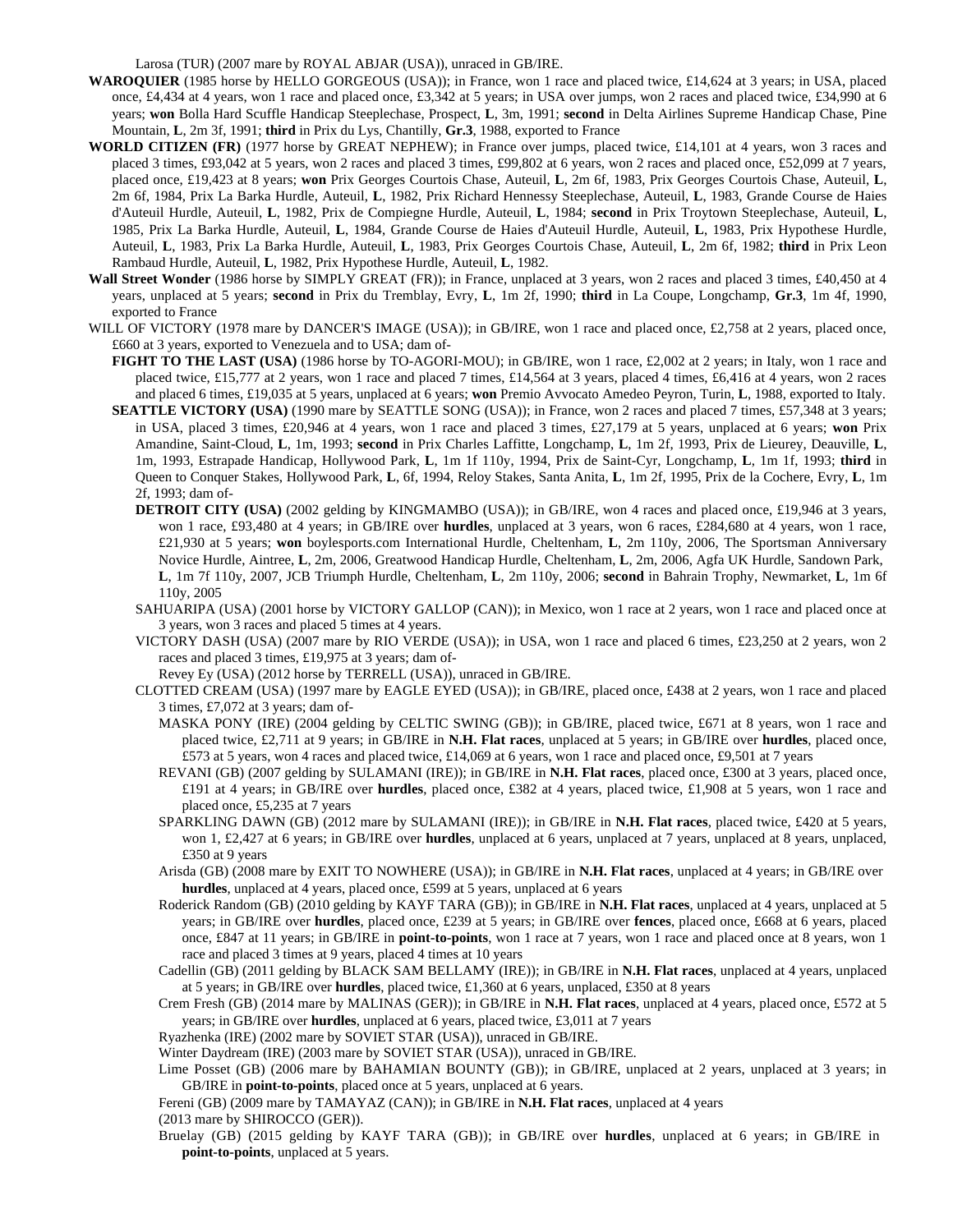(2016 mare by SULAMANI (IRE)).

- Figment (USA) (2000 horse by UNBRIDLED (USA)); in USA, placed once, £1,473 at 4 years; in USA over jumps, placed once, £911 at 5 years.
- Seattle Sweetie (USA) (2006 mare by RIO VERDE (USA)); in USA, placed once, £5,307 at 2 years; dam of-AWE C'MON SWEETIE (USA) (2013 mare by AWESOME GAMBLER (USA)); in Canada, won 2 races at 3 years. (2017 horse by GOVENOR CHARLIE (USA)).
- Come On Dude (USA) (2011 horse by RIO VERDE (USA)); in USA, unplaced, £245 at 2 years, unplaced, £871 at 3 years, unplaced, £310 at 4 years, placed once, £393 at 5 years.
- Ultimate High (USA) (1999 horse by KRIS S (USA)); in USA, unplaced, £678 at 3 years.
- Mustbe Avictory (USA) (2008 horse by RIO VERDE (USA)); in USA, unplaced, £988 at 2 years.
- Victory Run (USA) (2009 mare by AWESOME GAMBLER (USA)), unraced in GB/IRE; dam of-
	- (2013 mare by BUSHWACKER (USA)).
	- (2015 mare by EMPIRE WAY (USA)).
- **VICTORIA REGIA (IRE)** (1993 mare by LOMOND (USA)); in GB/IRE, won 1 race and placed twice, £7,085 at 2 years; in USA, won 2 races and placed once, £26,594 at 3 years; **won** Revidere Stakes, Monmouth Park, 1m, 1996; **third** in Frances A Genter Handicap, Calder, **L**, 7f 110y, 1996, exported to USA; dam of-
	- **MORINQUA (IRE)** (2004 mare by CADEAUX GENEREUX); in GB/IRE, won 1 race, £3,886 at 2 years, won 3 races and placed 7 times, £36,623 at 3 years, won 1 race, £14,760 at 4 years; **won** EBF Lansdown Stakes, Bath, **L**, 5f, 2008; **third** in EBF Land O'Burns Fillies' Stakes, Ayr, **L**, 5f, 2007; dam of-
		- **CORNWALLVILLE (IRE)** (2012 horse by MAKFI (GB)); in GB/IRE, placed once, £1,155 at 2 years, won 2 races and placed once, £23,498 at 4 years; in France, won 5 races and placed 3 times, £85,584 at 2 years, won 1 race and placed once, £30,621 at 3 years, won 1 race, £4,412 at 4 years; in United Arab Emirates, unplaced at 5 years; **won** Prix F.B.A-Aymeri de Mauleon, Toulouse, **L**, 1m, 2015, Criterium du Languedoc B. de Marmiesse, Toulouse, **L**, 1m, 2014; **third** in Prix Herod, Chantilly, **L**, 7f, 2014
		- GOLD SPINNER (IRE) (2014 horse by PIVOTAL (GB)); in GB/IRE, won 2 races and placed once, £20,230 at 3 years; in Bahrain, won 1 race, £3,600 at 6 years, placed once, £1,154 at 7 years, unplaced at 8 years, exported to Bahrain.
		- FLYWEIGHT (IRE) (2013 mare by TEOFILO (IRE)); in GB/IRE, won 1 race, £5,175 at 2 years; in France, won 1 race and placed once, £7,243 at 3 years; in Morocco, unplaced at 4 years, exported to France.
		- Twickenham (IRE) (2015 gelding by CHAMPS ELYSEES (GB)); in GB/IRE, unplaced at 2 years, placed once, £1,500 at 3 years.

(2017 mare by SEA THE STARS (IRE)).

Moringa (IRE) (2018 mare by GOLDEN HORN (GB)); in GB/IRE, unplaced at 2 years, unplaced at 3 years.

- **TOPKAMP (GB)** (2000 mare by PENNEKAMP (USA)); in GB/IRE, won 2 races and placed 3 times, £12,771 at 2 years, won 2 races and placed 3 times, £36,332 at 3 years, placed twice, £7,393 at 4 years; in Germany, placed once, £8,442 at 3 years, placed once, £10,563 at 4 years; **won** Freephone Stanley Cecil Frail Stakes, Haydock Park, **L**, 6f, 2003; **second** in Volkswagen-Grosser Preis von Berlin, Hoppegarten, **Gr.3**, 6f 110y, 2003, Benazet-Rennen, Baden-Baden, **Gr.3**, 6f, 2004; **third** in Kerry Group Ballyogan Stakes, Cork, **Gr.3**, 6f, 2004, betfair.com Eternal Stakes, Warwick, **L**, 7f, 2003, Vaillant Fortune Stakes, Epsom Downs, **L**, 7f, 2003, Stan James St Hugh's Stakes, Newbury, **L**, 5f, 2002, exported to Australia; dam of-
	- **Paraggi (GB)** (2009 horse by IFFRAAJ (GB)); in France, won 1 race and placed once, £18,793 at 2 years, won 1 race and placed 4 times, £32,333 at 3 years, won 1 race and placed once, £25,001 at 4 years, placed twice, £4,583 at 5 years, placed 6 times, £31,448 at 6 years, won 1 race and placed 4 times, £27,816 at 7 years, placed once, £4,531 at 8 years; **second** in Prix du Pont-Neuf, Longchamp, **L**, 7f, 2012, exported to France.
	- TOPAZES (GB) (2005 horse by CADEAUX GENEREUX); in GB/IRE, unplaced at 2 years, won 5 races and placed twice, £25,230 at 3 years; in Kingdom of Saudi Arabia, placed once, £1,666 at 4 years, won 1 race and placed 4 times, £14,360 at 5 years, exported to Kingdom of Saudi Arabia.
	- TELL HALAF (GB) (2007 gelding by OASIS DREAM (GB)); in GB/IRE, unplaced at 2 years, won 2 races and placed 3 times, £7,202 at 3 years, placed once, £403 at 4 years.
	- CINDERKAMP (GB) (2008 horse by KYLLACHY (GB)); in GB/IRE, won 2 races, £3,412 at 2 years, won 2 races and placed once, £11,771 at 3 years; in Qatar, placed once, £1,210 at 5 years, unplaced, £431 at 6 years; in United Arab Emirates, won 1 race and placed twice, £11,416 at 4 years, exported to United Arab Emirates.
	- Nic Me Some (AUS) (2017 gelding by NICCONI (AUS)); in Australia, placed once, £3,353 at 3 years, unplaced, £1,769 at 4 years.

(2011 horse by HIGH CHAPARRAL (IRE)).

French Descent (AUS) (2013 gelding by STRYKER (AUS)); in Australia, unplaced, £291 at 7 years.

- MURURA (IRE) (2007 gelding by GREEN DESERT (USA)); in GB/IRE, won 2 races and placed once, £7,163 at 3 years, won 2 races and placed twice, £23,267 at 4 years.
- Victorian Dancer (IRE) (2001 mare by GROOM DANCER (USA)); in GB/IRE, placed once, £305 at 2 years, unplaced at 3 years, exported to France; dam of-
	- CHEERS BUDDY (IRE) (2008 gelding by ACCLAMATION (GB)); in GB/IRE, placed twice, £1,385 at 2 years, won 2 races and placed once, £10,152 at 3 years, placed 3 times, £545 at 4 years, won 3 races and placed twice, £11,074 at 5 years, won 1 race and placed 3 times, £6,046 at 6 years, won 3 races and placed once, £14,532 at 7 years, placed twice, £601 at 8 years, unplaced at 9 years; in GB/IRE over **hurdles**, unplaced at 3 years.
	- MA VICTORYAN (FR) (2009 mare by KHELEYF (USA)); in France, won 2 races and placed twice, £13,621 at 2 years, won 4 races and placed twice, £48,999 at 3 years, placed 3 times, £4,390 at 4 years, unplaced at 5 years.
	- VICTORIANVALENTINE (FR) (2011 mare by DYHIM DIAMOND (IRE)); in France, won 2 races and placed 7 times, £38,414 at 2 years, won 1 race and placed 5 times, £22,374 at 3 years, placed 5 times, £16,374 at 4 years, won 2 races and placed once, £10,845 at 5 years, placed 3 times, £4,017 at 6 years, placed once, £3,451 at 7 years, unplaced at 8 years.
	- KAYENNE (FR) (2012 mare by AIR CHIEF MARSHAL (IRE)); in France, won 1 race and placed 3 times, £9,333 at 2 years,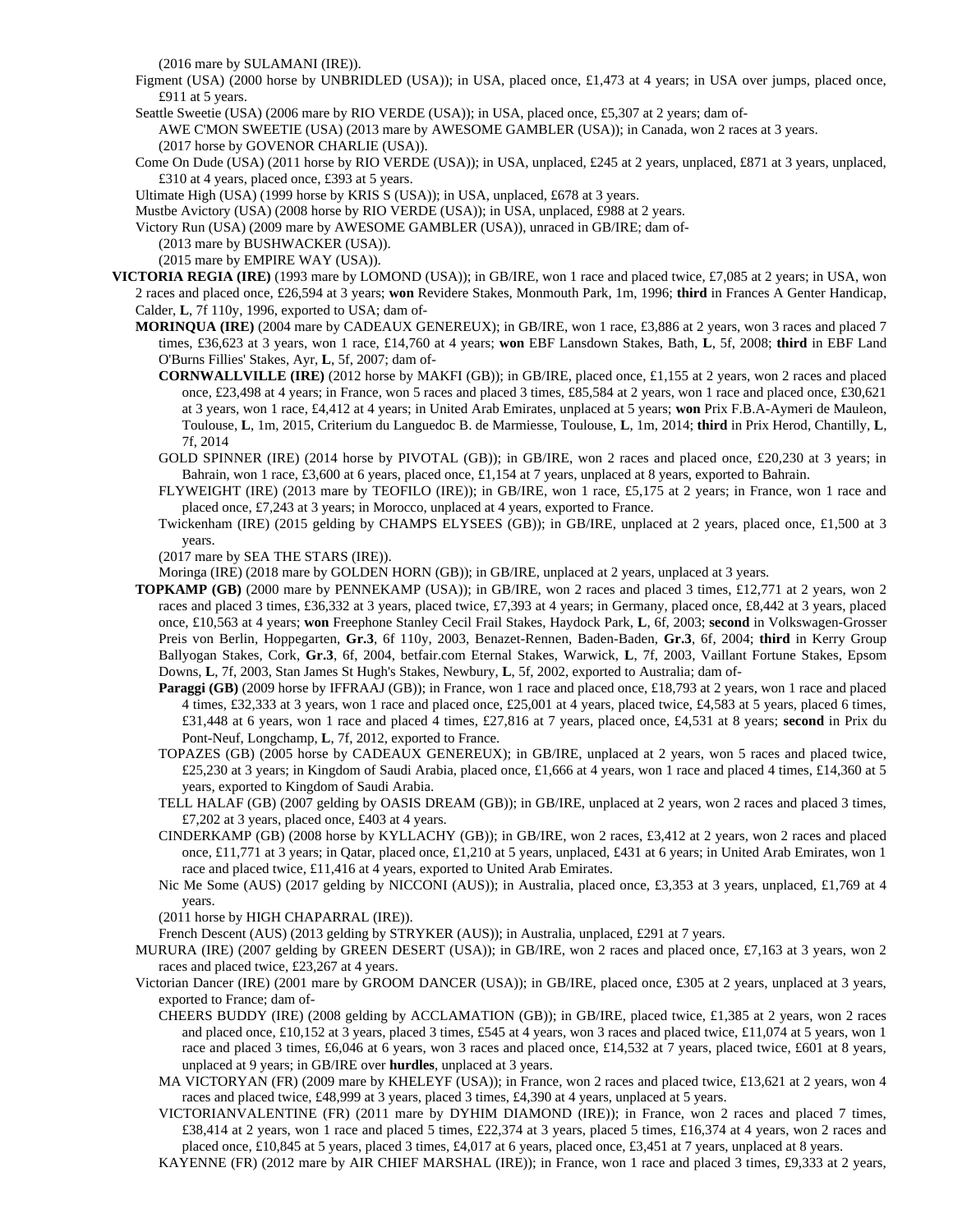won 3 races and placed 7 times, £71,434 at 3 years, won 2 races and placed twice, £32,691 at 4 years, won 1 race and placed 6 times, £38,154 at 5 years, won 2 races and placed 6 times, £96,779 at 6 years, won 1 race and placed 5 times, £47,821 at 7 years; in Spain, placed once, £1,667 at 2 years.

- CACHA (GB) (2015 mare by CANFORD CLIFFS (IRE)); in Spain, won 1 race and placed twice, £9,998 at 3 years, placed 3 times, £2,656 at 4 years, exported to France.
- Emily Jane (IRE) (2007 mare by ACCLAMATION (GB)); in GB/IRE, unplaced at 2 years, placed once, £1,204 at 3 years, unplaced at 4 years, unplaced at 5 years; in GB/IRE over **hurdles**, unplaced at 3 years, placed once, £259 at 4 years.

Medjugorje Lady (IRE) (2006 mare by NAMID (GB)); in GB/IRE, unplaced at 2 years.

(2013 mare by AIR CHIEF MARSHAL (IRE)).

Mono Star (IRE) (2002 mare by SOVIET STAR (USA)), unraced in GB/IRE; dam of-

CONTE RAFFI (IRE) (2009 horse by KEY OF LUCK (USA)); in Italy over jumps, placed once, £708 at 3 years, won 1 race and placed 10 times, £10,974 at 4 years, placed 4 times, £5,242 at 5 years, exported to Italy.

Enlightening (IRE) (2008 horse by ELUSIVE CITY (USA)); in GB/IRE, placed 3 times, £2,711 at 2 years, placed once, £192 at 3 years.

Carols Memory (IRE) (2006 gelding by SLICKLY (FR)); in GB/IRE in **point-to-points**, unplaced at 8 years, unplaced at 9 years, placed once at 10 years.

Sacred Star (IRE) (2007 mare by XAAR (GB)); in GB/IRE, unplaced at 2 years.

(2010 mare by BALMONT (USA)).

(2011 mare by BALMONT (USA)).

Hekaaya (IRE) (2006 mare by KHELEYF (USA)); in GB/IRE, unplaced at 2 years, unplaced at 3 years; in Kingdom of Saudi Arabia, unplaced at 4 years; in United Arab Emirates, unplaced at 4 years, exported to United Arab Emirates; dam of-

SUZUKA DREAM (KSA) (2013 horse by SUZUKA (USA)); in Kingdom of Saudi Arabia, placed twice, £6,838 at 2 years, won 1 race and placed 4 times, £17,270 at 3 years, placed once, £4,039 at 4 years, unplaced at 5 years.

Almoallee (KSA) (2014 horse by MANIFEST (GB)); in Kingdom of Saudi Arabia, placed 4 times, £9,206 at 2 years.

(2016 mare by BEETHOVEN (USA)).

(2020 filly by TAKE THE POINTS (USA)).

- **Theatrical Victory (IRE)** (1988 mare by WASSL); in France, won 1 race and placed 4 times, 550000 francs at 2 years, placed twice, 45000 francs at 3 years; **third** in Challenge d'Or Piaget, Deauville, **L**, 7f, 1990, exported to France; dam of-
	- **Top Seed (FR)** (1996 mare by CARDOUN (FR)); in France, won 2 races and placed twice, £10,625 at 2 years, won 2 races and placed 3 times, £23,680 at 3 years; **second** in Prix La Sorellina, La Teste Buch, **L**, 1m, 1999; **third** in Criterium du Bequet, La Teste Buch, **L**, 6f, 1998, exported to France; dam of-
		- SEED PEARL (GB) (2002 mare by LORDMARE (FR)); in France, won 2 races and placed 3 times, £21,419 at 3 years, placed once, £552 at 4 years, placed 4 times, £2,973 at 5 years, exported to France.
		- SANS RAISON (FR) (2001 horse by JEUNE HOMME (USA)); in France, won 1 race and placed once, £4,350 at 2 years, unplaced at 3 years.
		- FINISTERRE (SPA) (2008 horse by SEVRES ROSE (IRE)); in Spain, won 1 race and placed twice, £4,914 at 3 years.
		- Tendron (FR) (2007 horse by SEVRES ROSE (IRE)); in France, unplaced at 2 years.

(2010 mare by WAGON MASTER (FR)).

(1998 horse by NIGHT SHIFT (USA)), exported to France.

- VENGADOR (USA) (1989 horse by BOB BACK (USA)); in France, won 1 race and placed 8 times, £15,377 at 3 years, won 1 race and placed 6 times, £16,428 at 4 years, won 2 races and placed 6 times, £23,942 at 5 years, won 2 races and placed twice, £18,802 at 6 years, won 3 races and placed 6 times, £44,532 at 7 years, won 1 race and placed 6 times, £16,218 at 8 years, placed twice, £1,515 at 9 years.
- IMPERIAL WILL (VEN) (1995 horse by IMPERIAL BALLET (IRE)); in USA, unplaced, £183 at 3 years, won 2 races and placed once, £5,327 at 4 years, unplaced at 5 years.
- DYNANIST (VEN) (1996 horse by IMPERIAL BALLET (IRE)); in Venezuela, won 1 race and placed twice at 3 years, won 2 races at 4 years, placed once at 5 years.
- GRANNYS GREY (USA) (1983 mare by LYPHARD'S WISH (FR)); in USA, won 1 race and placed twice, £1,865 at 4 years; dam of-
	- GRAND MA (USA) (1989 mare by IRISH STRONGHOLD (USA)); in USA, won 1 race and placed 4 times, £2,291 at 3 years, unplaced, £51 at 4 years, placed twice, £434 at 5 years.
	- War Allies (USA) (1990 horse by PIED-A-TERRE (ARG)), unraced in GB/IRE.

Image of War (USA) (1996 horse by REGAL GROOM (USA)); in USA, unplaced at 7 years.

Girl of War (USA) (2005 mare by DISCOVER (USA)), unraced in GB/IRE; dam of-

Luv Is I (USA) (2012 mare by STORMY JACK (USA)), unraced in GB/IRE.

- STRONG AND WILLING (USA) (1984 mare by IRISH STRONGHOLD (USA)); in USA, won 1 race, £1,216 at 3 years, unplaced at 4 years; dam of-
	- HARBOUR CROSSING (USA) (1997 horse by RAISE A CHAMPION (USA)); in USA, won 3 races and placed once, £30,134 at 3 years, won 2 races and placed twice, £16,627 at 4 years, unplaced, £575 at 5 years, won 4 races and placed 4 times, £37,591 at 6 years, unplaced, £1,101 at 7 years.
	- SEA HARBOR (USA) (2000 gelding by SLEWPY (USA)); in USA, won 1 race, £10,068 at 2 years, placed 4 times, £18,062 at 3 years, won 2 races and placed 4 times, £64,891 at 4 years, placed 4 times, £20,685 at 5 years, won 2 races and placed 6 times, £57,709 at 6 years.
	- DIVINE IMAGE (USA) (1995 mare by ENCINO (USA)); in USA, unplaced at 3 years, won 3 races and placed 3 times, £13,266 at 4 years, won 1 race and placed 9 times, £11,703 at 5 years, unplaced, £1,023 at 6 years.
	- BATTLESTATIONS (USA) (1996 gelding by RAISE A CHAMPION (USA)); in USA, won 1 race and placed once, £2,010 at 4 years, won 1 race and placed once, £2,493 at 5 years.

Hot Tempered (USA) (1990 mare by HOLLYWOOD BRAT (USA)); in USA, unplaced, £114 at 3 years, unplaced, £126 at 4 years. Miska (USA) (1992 mare by ENCINO (USA)), unraced in GB/IRE; dam of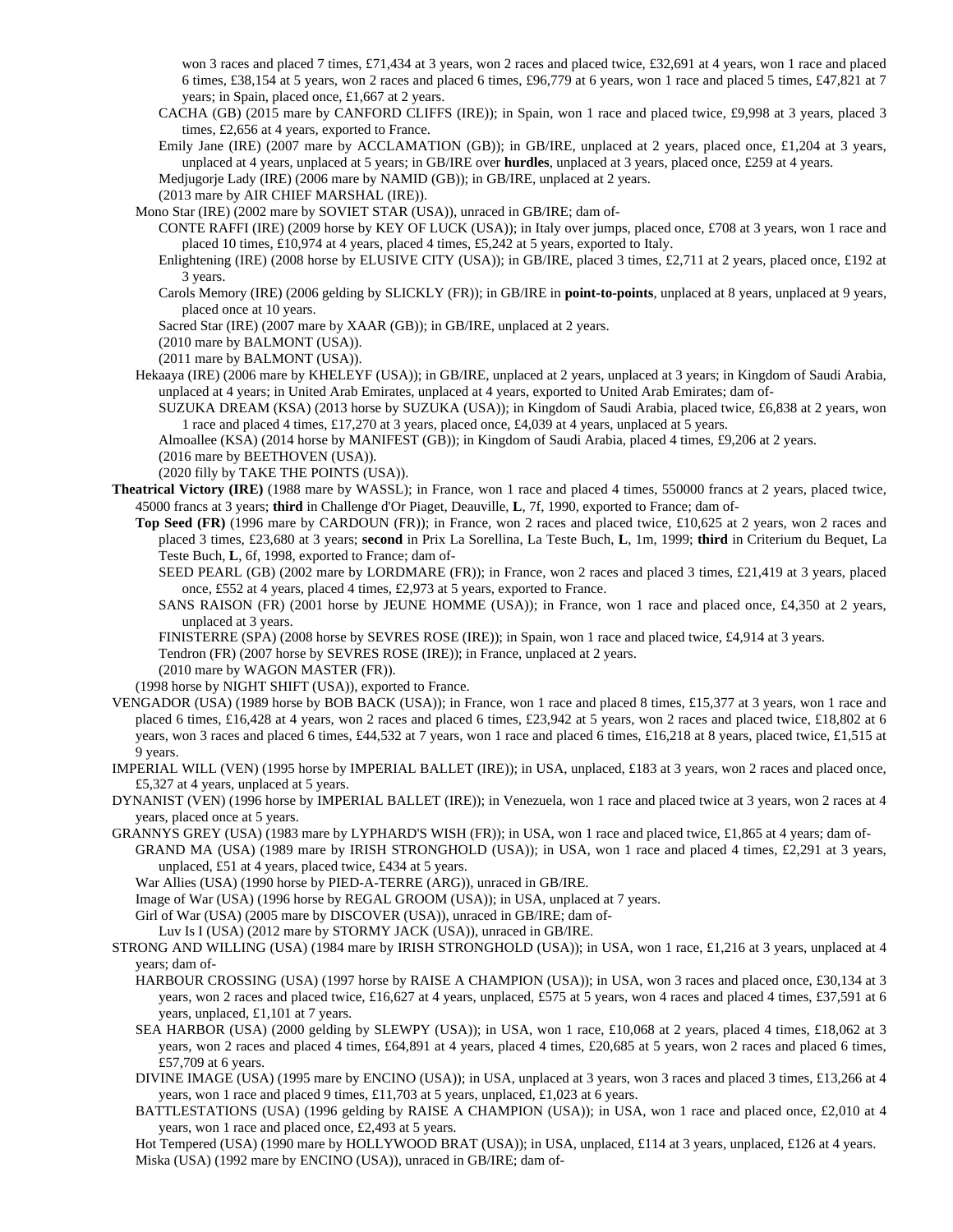BOLD BEAT (USA) (2001 gelding by RHYTHM (USA)); in USA, won 2 races, \$29955.

BOLD MATADOR (USA) (1998 gelding by OLE' (USA)); in USA, won 1 race, \$6671.

NAVIHAWK (USA) (1999 gelding by RAISE A CHAMPION (USA)); in USA, won 1 race, \$4975.

Enlightment (USA) (1993 mare by ENCINO (USA)), unraced in GB/IRE; dam of-

Getaway Gal (USA) (2001 mare by DANCING PIRATE (USA)), unraced in GB/IRE.

Misty Cactus (USA) (2006 mare by CACTUS CREOLE (USA)), unraced in GB/IRE.

VICTORY CHORUS (1987 mare by SEATTLE SONG (USA)); in France, won 1 race, £7,502 at 2 years, unplaced at 3 years, exported to France; dam of-

HAMMERKLAVIER (IRE) (1995 horse by SOVIET STAR (USA)); in France, placed twice, £2,581 at 2 years, won 1 race and placed 3 times, £10,202 at 3 years, unplaced at 4 years; in Italy, unplaced at 10 years; in France over jumps, won 2 races, £13,993 at 4 years; in Italy over jumps, placed 3 times, £3,997 at 4 years, won 1 race and placed 10 times, £14,285 at 5 years, won 1 race and placed 3 times, £5,519 at 6 years, won 3 races and placed 9 times, £12,693 at 7 years, won 1 race and placed 8 times, £10,211 at 8 years, placed 7 times, £3,771 at 9 years, placed 3 times, £1,604 at 10 years, exported to France.

(1992 mare by AL NASR (FR)); (died).

Cantata (IRE) (1994 mare by SADDLERS' HALL (IRE)); in France, unplaced at 3 years, exported to France; dam of-

LAURA BETH (GB) (1999 mare by DANEHILL DANCER (IRE)); in GB/IRE, placed once, £300 at 2 years; in Spain, won 2 races and placed once, £3,755 at 3 years, placed once, £156 at 4 years, exported to France.

CANATRICE (IRE) (2000 mare by BRIEF TRUCE (USA)); in GB/IRE, unplaced at 2 years, won 1 race and placed 3 times, £4,667 at 3 years, unplaced at 4 years; in GB/IRE over **hurdles**, placed twice, £1,872 at 3 years, placed 3 times, £1,924 at 4 years, unplaced at 6 years.

Water Melody (IRE) (2001 mare by LAKE CONISTON (IRE)); in GB/IRE, unplaced at 2 years.

Superior Hand (IRE) (2002 horse by LEND A HAND (GB)); in GB/IRE, unplaced at 3 years.

Milliners (IRE) (2003 mare by NAMID (GB)); in GB/IRE, unplaced at 3 years.

(2006 mare by TRANS ISLAND (GB)).

(2008 mare by ALAMSHAR (IRE)).

Kilfeacle (IRE) (2009 gelding by KRIS KIN (USA)); in GB/IRE over **hurdles**, unplaced at 6 years.

- Falcon's Image (USA) (1991 gelding by SILVER HAWK (USA)); in GB/IRE in **N.H. Flat races**, unplaced at 4 years, placed once, £185 at 5 years; in GB/IRE over **hurdles**, unplaced at 7 years
- Rumson (VEN) (1994 horse by BELMEZ (USA)); in USA, unplaced, £244 at 3 years, placed 3 times, £1,713 at 4 years.
- Victor Puerto (USA) (1998 horse by MATADOR (USA)); in France, placed once, £1,153 at 2 years, placed twice, £2,328 at 3 years, unplaced at 4 years, unplaced at 5 years.
- Trumanette (USA) (1992 mare by CAPOTE (USA)); in USA, unplaced at 2 years, unplaced, £232 at 3 years; dam of-
	- HOMER BOYER (USA) (1996 gelding by BUCKHAR (USA)); in USA, unplaced at 2 years, placed 4 times, £16,289 at 3 years, placed once, £5,890 at 4 years, won 2 races and placed 3 times, £7,112 at 5 years, won 1 race and placed 3 times, £5,947 at 6 years, unplaced, £292 at 7 years.

CLOSING MAN (USA) (2007 horse by CLOSING ARGUMENT (USA)); in USA, won 1 race and placed 3 times, £9,537 at 3 years, won 1 race and placed 4 times, £10,726 at 4 years, won 1 race and placed twice, £9,099 at 5 years.

- COURAGE (USA) (1997 gelding by BELONG TO ME (USA)); in USA, placed once, £1,869 at 2 years, placed 6 times, £5,771 at 3 years, won 1 race and placed 5 times, £6,294 at 4 years, placed once, £556 at 5 years.
- LET IT GO (USA) (1998 mare by A P JET (USA)); in USA, won 1 race and placed 5 times, £6,615 at 3 years.
- OWEGO (USA) (2000 mare by ABAGINONE (USA)); in USA, unplaced, £97 at 2 years, won 1 race and placed 3 times, £5,690 at 3 years.
- Dana (USA) (2001 mare by DIXIE BRASS (USA)); in USA, placed once, £564 at 3 years.

Wooden Wagon (USA) (2004 gelding by SKIP TRIAL (USA)); in USA, unplaced, £260 at 3 years.

Tru Mandate (USA) (2005 mare by FULL MANDATE (USA)); in USA, unplaced, £86 at 3 years, unplaced, £169 at 4 years.

Tru Omega (USA) (2008 mare by OMEGA CODE (USA)); in USA, unplaced, £259 at 4 years.

WATER GIRL (FR) (1980 mare by FARAWAY SON (USA)); in GB/IRE, placed once, £406 at 4 years; in France, won 1 race, £5,969 at 3 years; in Italy, unplaced at 3 years, exported to France and to USA; dam of-

- **GIRL OF FRANCE** (1986 mare by LEGEND OF FRANCE (USA)); in France, won 1 race and placed once, £9,826 at 2 years, won 1 race and placed 3 times, £27,920 at 3 years; in USA, won 2 races and placed 5 times, £67,717 at 4 years, unplaced at 5 years; **won** Admirably Handicap, Santa Anita, **L**, 6f 110y, 1990, Prix de Liancourt, Longchamp, **L**, 1989; **second** in Prix Quincey, Deauville, **Gr.3**, 1989, Prix Imprudence, M'-Laffitte, **L**, 1989, Prix de la Calonne, Deauville, **L**, 1989; **third** in Dahlia Handicap, Hollywood Park, **Gr.2**, 1m 110y, 1990, exported to France; dam of-
	- **VARXI (FR)** (1994 horse by KALDOUN (FR)); in France, won 2 races and placed once, £44,795 at 2 years, placed once, £4,489 at 3 years, won 1 race and placed once, £9,293 at 4 years; **won** Prix Thomas Bryon, Saint-Cloud, **Gr.3**, 1m, 1996; **third** in Prix de Guiche, Longchamp, **Gr.3**, 1m 1f, 1997, Prix Isonomy, Saint-Cloud, **L**, 1m, 1996, sire in France
	- **SNOW CAP (FR)** (1999 horse by BERING); in France, won 1 race and placed once, £9,854 at 2 years, won 1 race and placed 5 times, £19,291 at 3 years, won 2 races and placed twice, £50,510 at 4 years, placed 7 times, £19,964 at 5 years, won 1 race and placed 3 times, £19,235 at 6 years, unplaced, £1,159 at 7 years; **won** Prix Lord Seymour, Longchamp, **L**, 1m 4f, 2003; **second** in Grand Prix de la Ville de Nantes, Nantes, **L**, 1m 4f, 2003; **third** in Prix Max Sicard-Prix de l'Europe, Toulouse, **L**, 1m 4f, 2003, sire in France.
	- **Kadence (FR)** (1998 horse by KALDOUN (FR)); in France, won 1 race and placed twice, £18,893 at 3 years, won 1 race, £5,521 at 4 years, placed once, £2,078 at 5 years; **second** in Prix de Guiche, Longchamp, **Gr.3**, 1m 1f, 2001
	- SECOND TOUR (FR) (2002 horse by HIGHEST HONOR (FR)); in France, won 1 race and placed twice, £11,951 at 3 years, won 1 race, £4,138 at 4 years; in Spain, unplaced at 4 years.

PEARL EARRINE (FR) (2005 mare by KALDOUNEVEES (FR)); in France, won 1 race and placed twice, £11,764 at 3 years, exported to France; dam of-

**Topaze Blanche (IRE)** (2010 mare by ZAMINDAR (USA)); in France, won 2 races and placed twice, £83,233 at 2 years, placed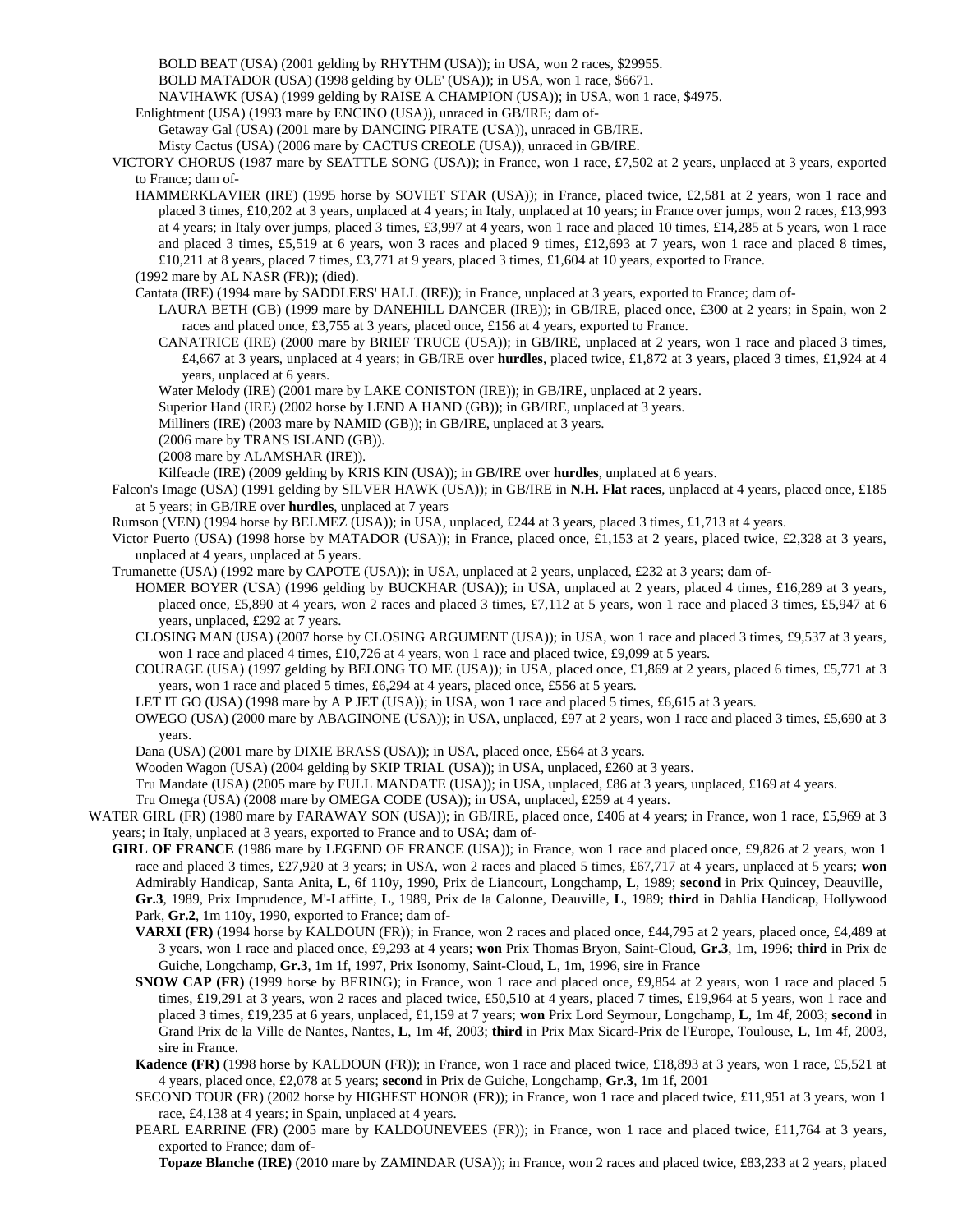4 times, £60,431 at 3 years; **second** in Total Prix Marcel Boussac, Longchamp, **Gr.1**, 1m, 2012, Prix de Sandringham, Chantilly, **Gr.2**, 1m, 2013, P.d'Automne-Fonds Europeen de L'Elevage, Longchamp, **L**, 1m 1f, 2013; **third** in Prix de la Grotte, Longchamp, **Gr.3**, 1m, 2013, exported to France

- PRECISION (GB) (2014 gelding by GALILEO (IRE)); in GB/IRE, won 1 race and placed twice, £8,083 at 3 years, placed 3 times, £2,433 at 4 years.
- PRAXIAS (IRE) (2016 gelding by IFFRAAJ (GB)); in France, won 1 race and placed twice, £21,823 at 2 years, unplaced at 4 years, exported to France.
- Vrissa (FR) (2011 mare by DUKE OF MARMALADE (IRE)); in France, unplaced at 2 years, placed once, £1,667 at 3 years, exported to France.
- Pale Pearl (IRE) (2012 mare by KING'S BEST (USA)); in France, placed once, £3,500 at 2 years, unplaced at 3 years, exported to France.
- Sea And Sky (GB) (2015 mare by EXCEED AND EXCEL (AUS)), unraced in GB/IRE, exported to France.
- Kiara (GB) (2019 filly by OASIS DREAM (GB)), unraced in GB/IRE, exported to France.

(2020 colt by IFFRAAJ (GB)).

(2021 filly by WOOTTON BASSETT (GB)).

- Thank Heavens (FR) (2000 mare by OCTAGONAL (NZ)); in France, placed 4 times, £11,831 at 3 years, unplaced, £5,197 at 4 years, exported to France; dam of-
	- DIVINE FANTAISIE (FR) (2007 mare by LANDO (GER)); in France, unplaced, £2,330 at 2 years, won 2 races and placed twice, £16,814 at 3 years, won 4 races and placed twice, £26,723 at 4 years, placed 3 times, £3,834 at 5 years, unplaced at 11 years.
	- BRUCE FRENKY (FR) (2011 horse by SOLDIER OF FORTUNE (IRE)); in Austria, placed once, £2,917 at 3 years; in Slovakia, won 1 race and placed once, £926 at 5 years, unplaced at 6 years; in Serbia, won 2 races, £1,972 at 2 years, won 1 race and placed 3 times, £535 at 3 years.
	- Koromandel (FR) (2006 mare by NUMEROUS (USA)), unraced in GB/IRE.
	- Garrykennedy (IRE) (2008 gelding by VETTORI (IRE)), unraced in GB/IRE.

(2010 mare by CLODOVIL (IRE)).

- Thamissia (FR) (1992 mare by RIVERMAN (USA)), unraced in GB/IRE; dam of-
	- PISTE BLEU (FR) (2000 mare by PISTOLET BLEU (IRE)); in GB/IRE, unplaced at 2 years, won 1 race and placed twice, £4,430 at 3 years, won 1 race and placed once, £3,536 at 4 years; in GB/IRE over **hurdles**, unplaced at 3 years, unplaced at 4 years.
	- Hamlet (FR) (1999 horse by PISTOLET BLEU (IRE)); in France, placed once, £1,043 at 3 years.
	- Permissable (FR) (1997 horse by PERRAULT), unraced in GB/IRE.
	- Tomaz (FR) (1998 gelding by PERRAULT), unraced in GB/IRE.
	- Atlantise (FR) (2001 mare by EPERVIER BLEU); in France over jumps, unplaced at 3 years.

Lupa Louva (FR) (2002 mare by LOUP SOLITAIRE (USA)), unraced in GB/IRE.

- Kenthalisia (FR) (2003 mare by GOLDNEYEV (USA)), unraced in GB/IRE.
- Miss Singer (FR) (2005 mare by SECRET SINGER (FR)); in France, unplaced at 3 years.
- Voix d'Armor (FR) (2006 horse by VALANOUR (IRE)), unraced in GB/IRE.
- Dame Edith (FR) (1995 mare by TOP VILLE); in France, unplaced at 2 years, unplaced at 3 years; dam of-
	- **VOIX DU NORD (FR)** (2001 horse by VALANOUR (IRE)); in France, won 2 races and placed 4 times, £95,007 at 2 years, won 2 races, £122,627 at 3 years, placed twice, £17,283 at 4 years; **won** Prix Lupin, Longchamp, **Gr.1**, 1m 2f 110y, 2004, Criterium de Saint-Cloud, Saint-Cloud, **Gr.1**, 1m 2f, 2003, Prix Noailles, Longchamp, **Gr.2**, 1m 3f, 2004; **second** in Prix de Conde, Longchamp, **Gr.3**, 1m 1f, 2003, Criterium du Fonds Europeen de L'Elevage, Deauville, **L**, 1m, 2003, sire in France
		- BOISLEDUC (IRE) (2005 horse by NUMEROUS (USA)); in France, won 1 race and placed twice, £16,545 at 3 years, won 1 race, £7,282 at 4 years, won 3 races and placed 9 times, £17,156 at 6 years, won 2 races and placed twice, £12,166 at 7 years, placed 3 times, £3,147 at 8 years, won 1 race and placed twice, £4,510 at 9 years, placed once, £357 at 10 years, exported to France.
		- DUKE OF YORKSHIRE (GB) (2010 gelding by DUKE OF MARMALADE (IRE)); in GB/IRE, placed 3 times, £2,127 at 2 years, won 2 races and placed 7 times, £14,637 at 3 years, placed 4 times, £4,236 at 4 years, placed 5 times, £2,926 at 5 years, won 3 races and placed 3 times, £10,672 at 6 years, placed twice, £1,355 at 7 years, won 2 races and placed once, £10,894 at 8 years, placed 4 times, £3,651 at 9 years, unplaced, £300 at 10 years; in GB/IRE over **hurdles**, unplaced at 4 years.
		- ELVARD (FR) (2003 gelding by HIGHEST HONOR (FR)); in France, unplaced at 2 years, won 2 races and placed once, £17,207 at 3 years, unplaced at 5 years, won 1 race and placed 4 times, £8,447 at 6 years; in France over jumps, unplaced at 6 years.
		- CAPTIVANCE (FR) (2002 mare by KENDOR (FR)); in GB/IRE, unplaced at 4 years; in France, unplaced, £1,620 at 2 years, won 1 race and placed 5 times, £25,208 at 3 years.
		- MIGHTY GIRL (FR) (2012 mare by MAKFI (GB)); in France, won 1 race and placed once, £5,039 at 3 years.
	- Clear Run (FR) (2000 mare by EXIT TO NOWHERE (USA)); in France, unplaced at 2 years, placed twice, £3,117 at 3 years, placed 3 times, £6,197 at 4 years.
	- Lumiere du Soir (FR) (2007 mare by ANABAA (USA)); in France, placed 6 times, £19,691 at 3 years, placed once, £4,181 at 4 years, exported to France.
	- Just Incredible (FR) (2006 mare by ORPEN (USA)), unraced in GB/IRE.
- France's Honor (FR) (1996 horse by HIGHEST HONOR (FR)); in France, unplaced at 3 years.
- Summer Storm (FR) (2001 horse by SABREHILL (USA)); in France, unplaced at 3 years.
- French Garden (FR) (2006 horse by KENDOR (FR)); in France, unplaced, £2,330 at 3 years, unplaced at 4 years.
- **BONUS AWARD (USA)** (1990 horse by PANCHO VILLA (USA)); in Dominican Republic, won 16 races; in USA, won 2 races and placed once, £25,584 at 2 years, won 3 races and placed 6 times, £47,209 at 3 years, won 5 races and placed twice, £66,561 at 4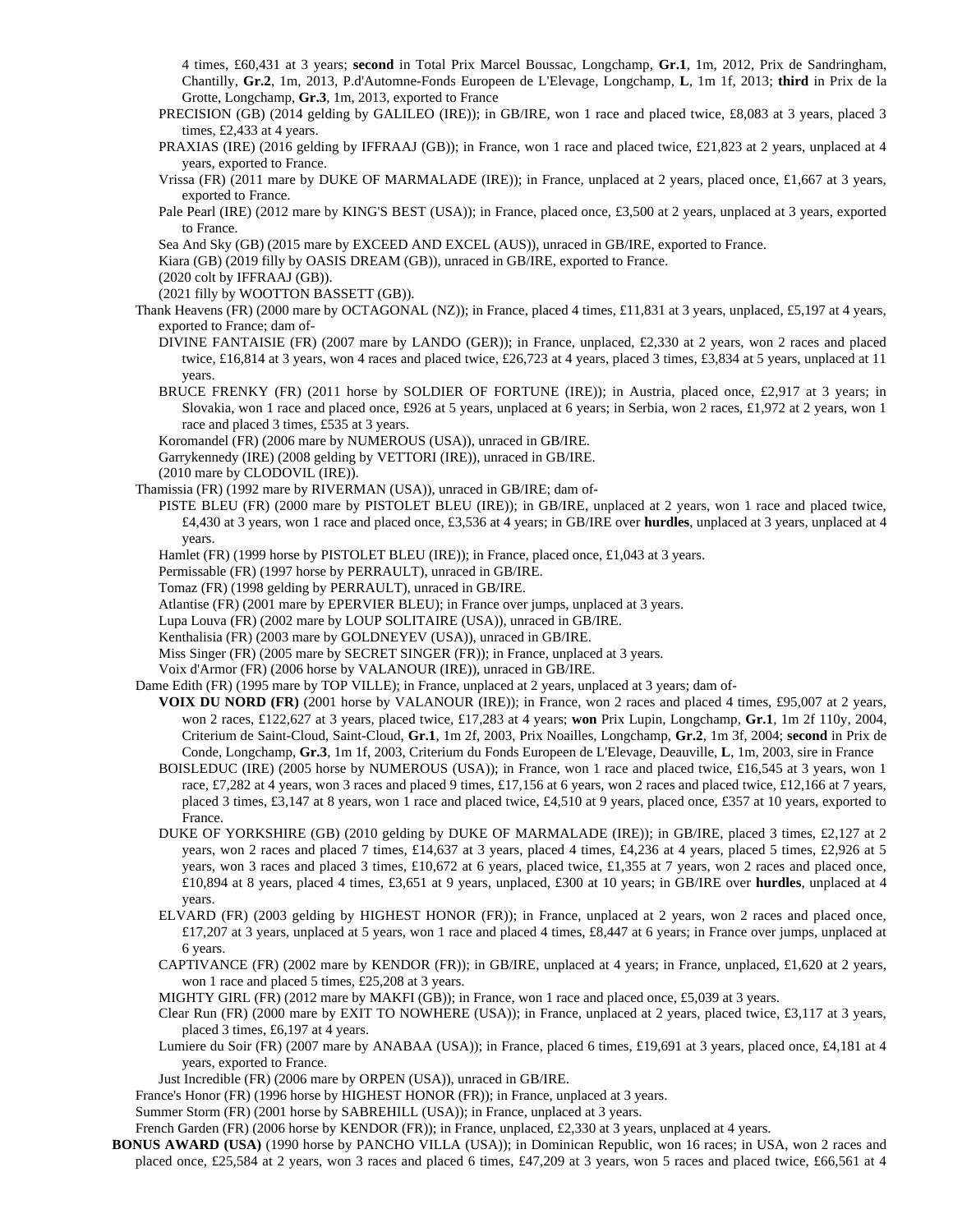years, won 1 race and placed twice, £20,532 at 5 years; **won** Jonathan Dayton Stakes, Meadowlands, 6f, 1992; **second** in Whas TV Stakes, Churchill Downs, 5f, 1992.

NIMITZ (USA) (1988 horse by SHAREEF DANCER (USA)); (foaled in U.S.A); in USA, won 1 race, £7,857 at 2 years

SWIFT TERN (IRE) (1991 horse by STORM BIRD (CAN)); in GB/IRE, won 1 race and placed once, £4,002 at 3 years; in USA, placed once, £4,103 at 4 years, exported to USA.

Heronwater (IRE) (1993 mare by ELA-MANA-MOU); in GB/IRE, placed twice, £765 at 3 years; dam of-

HILARIOUS (IRE) (2000 mare by PETORIUS); in GB/IRE, placed once, £268 at 2 years, placed 3 times, £1,586 at 3 years, placed once, £275 at 4 years, unplaced at 5 years; in GB/IRE over **hurdles**, placed once, £653 at 4 years, won 1 race and placed twice, £4,308 at 5 years, placed once, £450 at 6 years; dam of-

Too Trigger Happy (GB) (2009 mare by DOUBLE TRIGGER (IRE)); in GB/IRE in **N.H. Flat races**, placed once, £229 at 4 years, unplaced at 5 years; in GB/IRE over **hurdles**, unplaced at 6 years

Kia Royale (GB) (2010 mare by TOBOUGG (IRE)); in GB/IRE, unplaced at 3 years.

(2012 mare by PHOENIX REACH (IRE)).

Mr Germany (IRE) (2002 horse by DESERT STORY (IRE)); in Germany, unplaced at 3 years.

(2003 horse by DOCKSIDER (USA)).

Ri Na Siog (IRE) (2005 gelding by TRANS ISLAND (GB)), unraced in GB/IRE.

Oh My Oh (1987 mare by SHAREEF DANCER (USA)), unraced in GB/IRE, exported to USA.

Baja Beach (USA) (1989 mare by DIESIS), unraced in GB/IRE.

WILL BE BLUE (IRE) (1988 mare by DARSHAAN); in France, won 1 race and placed once, £15,113 at 3 years, placed once, £1,297 at 4 years, exported to France; dam of-

- **KURM (IRE)** (2001 horse by GRAND LODGE (USA)); in France, won 2 races and placed 3 times, £16,462 at 2 years, won 2 races and placed once, £40,105 at 3 years; in USA, unplaced, £264 at 5 years, unplaced, £1,306 at 6 years, unplaced, £201 at 7 years; **won** Prix Maurice Caillault, Saint-Cloud, **L**, 1m 2f 110y, 2004, Derby du Midi, Bordeaux Le Bouscat, **L**, 1m 4f, 2004; **third** in Prix La Force, Saint-Cloud, **Gr.3**, 1m 2f, 2004, exported to France
- **Petroselli (IRE)** (1997 horse by GRAND LODGE (USA)); in France, won 1 race and placed 4 times, £39,398 at 2 years, placed 5 times, £13,833 at 3 years; in Singapore, won 1 race, £22,119 at 5 years; **second** in Criterium de Saint-Cloud, Saint-Cloud, **Gr.1**, 1m 2f, 1999, Chairman's Trophy, Singapore, **L**, 1m 1f, 2002, Prix Maurice Caillault, Saint-Cloud, **L**, 1m 2f 110y, 2000; **third** in Prix des Chenes, Longchamp, **Gr.3**, 1m, 1999, Prix de Conde Royal Thalasso Barriere, Longchamp, **Gr.3**, 1m 1f, 1999, exported to France
- BLUE BERING (FR) (1995 horse by BERING); in France, won 1 race and placed 6 times, £13,697 at 3 years, placed 6 times, £6,997 at 4 years, placed 6 times, £5,100 at 5 years, won 4 races and placed 10 times, £22,832 at 6 years, won 2 races and placed 4 times, £7,730 at 7 years, placed 12 times, £7,873 at 8 years.
- HIGH AND BLUE (FR) (1993 mare by HIGHEST HONOR (FR)); in France, placed 6 times, £9,104 at 3 years, won 1 race and placed 5 times, £7,363 at 4 years, exported to France; dam of-
	- EAU BLEUE (IRE) (1999 mare by VALANOUR (IRE)); in France, won 1 race and placed twice, £3,880 at 2 years, won 1 race and placed twice, £3,774 at 3 years, exported to France; dam of-

OH MAMY BLUE (FR) (2004 mare by MANNINAMIX (GB)); in France, placed 3 times, £2,380 at 2 years, won 1 race and placed 7 times, £8,310 at 3 years, unplaced, £551 at 4 years, unplaced, £388 at 5 years.

- MAR BLUE (FR) (1998 mare by MARJU (IRE)); in GB/IRE, unplaced at 2 years, won 1 race and placed once, £5,612 at 3 years; dam of-
	- **The Blue Bomber (GB)** (2012 gelding by STIMULATION (IRE)); in GB/IRE, placed once, £433 at 5 years; in GB/IRE in **N.H. Flat races**, placed once, £457 at 3 years, placed twice, £2,682 at 4 years; in GB/IRE over **hurdles**, placed twice, £2,099 at 4 years, placed twice, £858 at 5 years, won 1 race and placed 3 times, £7,917 at 6 years; **third** in EBF Stallion/Pony Club Open NH Flat Race, Cheltenham, **L**, 1m 5f 110y, 2016
	- MR KITE (GB) (2011 gelding by SIXTIES ICON (GB)); in GB/IRE, placed 3 times, £963 at 4 years; in GB/IRE in **N.H. Flat races**, won 1, £1,560 at 4 years; in GB/IRE over **hurdles**, placed 3 times, £1,717 at 5 years, won 1 race and placed once, £6,516 at 6 years, placed once, £2,708 at 7 years
	- ZOLTAN VARGA (GB) (2014 gelding by SAYIF (IRE)); in GB/IRE in **N.H. Flat races**, placed 3 times, £1,002 at 3 years, unplaced at 7 years; in GB/IRE over **hurdles**, placed 5 times, £3,490 at 4 years, placed once, £1,317 at 5 years, won 1 race and placed twice, £5,257 at 6 years; in GB/IRE over **fences**, placed twice, £2,061 at 4 years, unplaced, £350 at 5 years
	- BLUE RIBBON (GB) (2015 gelding by SAYIF (IRE)); in GB/IRE in **N.H. Flat races**, unplaced at 5 years; in GB/IRE over **hurdles**, unplaced, £577 at 5 years, won 1 race, £5,451 at 6 years
	- Falimar (GB) (2004 mare by FASLIYEV (USA)); in GB/IRE, placed once, £973 at 2 years, placed 4 times, £2,154 at 3 years, unplaced at 4 years; in GB/IRE over **hurdles**, unplaced at 4 years.
	- Red Flash (IRE) (2007 gelding by RED RANSOM (USA)); in GB/IRE, unplaced, £245 at 3 years, placed twice, £683 at 4 years, unplaced at 5 years; in GB/IRE over **hurdles**, unplaced at 5 years.

(2003 horse by SPINNING WORLD (USA)); (died at 2 years.)

- Lily Le Braz (GB) (2005 mare by MONTJEU (IRE)); in GB/IRE, unplaced at 6 years; in GB/IRE in **N.H. Flat races**, unplaced at 6 years; dam of-
	- BARD OF BRITTANY (GB) (2014 gelding by SAYIF (IRE)); in GB/IRE, unplaced, £336 at 7 years; in GB/IRE in **N.H. Flat races**, unplaced at 3 years, unplaced at 4 years, unplaced at 7 years; in GB/IRE over **hurdles**, placed twice, £1,113 at 4 years, placed once, £1,603 at 5 years, won 1 race and placed twice, £5,358 at 6 years, won 3 races and placed once, £17,680 at 7 years; in GB/IRE over **fences**, placed once, £1,027 at 5 years

Say If I Can (GB) (2015 gelding by SAYIF (IRE)); in GB/IRE in **N.H. Flat races**, placed once, £167 at 4 years

(2017 horse by STIMULATION (IRE)).

(2018 horse by DREAM EATER (IRE)).

(2006 mare by HIGH CHAPARRAL (IRE)).

BLUE HARVEST (FR) (1999 mare by KENDOR (FR)); in France, placed twice, £3,026 at 2 years, won 1 race and placed 3 times, £7,791 at 3 years; in Spain, placed once, £2,209 at 3 years; dam of-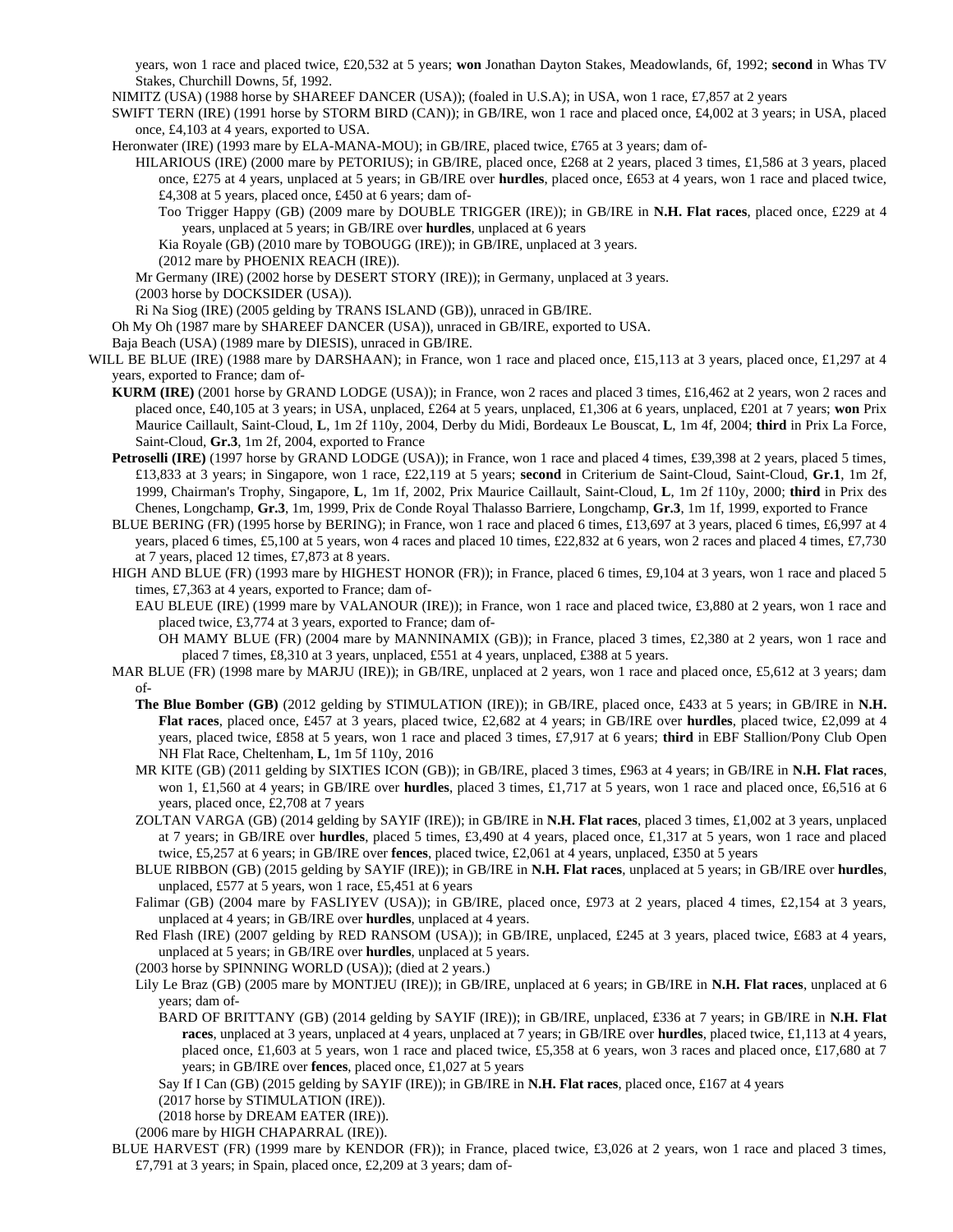- Royal Harvest (FR) (2004 mare by ROYAL APPLAUSE (GB)); in France, unplaced at 2 years, placed 3 times, £2,433 at 3 years, unplaced at 4 years.
- L'Echappee Belle (FR) (2005 mare by DAYLAMI (IRE)); in France, unplaced at 3 years.
- Perle Rare (IRE) (2006 mare by DANSILI (GB)), unraced in GB/IRE, exported to France; dam of-

Pretty Pearl (FR) (2011 mare by KINGSALSA (USA)); in France, unplaced at 2 years, unplaced at 3 years, unplaced, £581 at 4 years.

- Azamour Bleu (IRE) (2007 horse by AZAMOUR (IRE)); in France, unplaced at 2 years, exported to France.
- Hotkittyinthecity (IRE) (2008 mare by ONE COOL CAT (USA)); in USA, unplaced, £2,561 at 3 years, unplaced, £65 at 4 years, exported to USA.
- BLACK TOR FIGARRO (IRE) (2005 gelding by ROCK OF GIBRALTAR (IRE)); in GB/IRE, unplaced at 2 years, won 1 race and placed twice, £4,285 at 3 years, unplaced at 4 years, unplaced at 5 years, placed once, £453 at 6 years; in GB/IRE over **hurdles**, won 1 race, £3,903 at 6 years.
- Silblue (FR) (1994 horse by SILLERY (USA)), unraced in GB/IRE.
- Zita Blues (IRE) (1996 mare by ZIETEN (USA)); in France, unplaced at 3 years, exported to France; dam of-
	- **Zianabaa (FR)** (2008 horse by ANABAA BLUE (GB)); in France over jumps, won 1 race and placed 5 times, £32,974 at 3 years, won 1 race and placed twice, £68,137 at 4 years, won 1 race and placed 4 times, £38,714 at 5 years; **third** in Prix Jean Stern Chase, Auteuil, **L**, 2m 5f 110y, 2012.
	- KNOUT (FR) (2001 mare by KENDOR (FR)); in France, unplaced at 2 years, placed 9 times, £19,155 at 3 years, won 2 races and placed 5 times, £23,759 at 4 years, placed twice, £6,662 at 5 years, exported to France; dam of-
		- **KARUSO DE GRUCHY (FR)** (2017 gelding by MONTMARTRE (FR)); in France, won 1 race, £8,863 at 3 years, unplaced, £1,339 at 4 years; in France over jumps, placed twice, £6,854 at 3 years, won 2 races and placed twice, £84,268 at 4 years, unplaced at 5 years; **won** Prix Univers II Handicap Hurdle, Auteuil, **L**, 2m 1f 197y, 2021; **third** in Prix Gaston Branere Handicap Hurdle, Compiegne, **L**, 2m 1f 197y, 2021.
		- KANOTIER (FR) (2008 horse by DALIAPOUR (IRE)); in France, placed twice, £9,027 at 2 years, won 1 race and placed 4 times, £29,482 at 3 years, won 1 race and placed once, £10,917 at 4 years, won 2 races and placed 3 times, £44,593 at 5 years, placed 4 times, £24,616 at 6 years, placed twice, £5,132 at 7 years, won 2 races and placed 3 times, £15,147 at 8 years.
		- KATHERINE DEUX (FR) (2009 mare by POLIGLOTE (GB)); in France, won 1 race and placed 5 times, £19,875 at 3 years, placed twice, £6,626 at 4 years, unplaced at 5 years.
		- KUKURUN (FR) (2010 horse by KOUROUN (FR)); in France, placed 5 times, £17,042 at 2 years, won 1 race and placed 5 times, £25,692 at 3 years, placed twice, £4,000 at 4 years, unplaced at 5 years.
		- Koriandre (FR) (2013 mare by KOUROUN (FR)), unraced in GB/IRE.
		- Korsaire (FR) (2014 horse by YOUMZAIN (IRE)), unraced in GB/IRE.

Komi (FR) (2018 gelding by PENNY'S PICNIC (IRE)); in France, unplaced at 2 years, unplaced, £1,696 at 3 years.

- SALSABLUES (FR) (2003 mare by KINGSALSA (USA)); in France, placed once, £780 at 2 years, won 3 races and placed 3 times, £24,138 at 3 years, placed once, £1,351 at 4 years, won 1 race and placed once, £4,852 at 5 years; in France over jumps, unplaced
	- at 4 years; dam of-
	- Salsaburg (FR) (2010 horse by SAGEBURG (IRE)); in France, placed twice, £3,708 at 2 years.
	- Saint Latuin (FR) (2012 gelding by SAGEBURG (IRE)); in France, unplaced at 2 years; in France over jumps, unplaced at 4 years.

Alex Saint Latuin (FR) (2013 horse by ALEX THE WINNER (USA)); in France over jumps, unplaced at 4 years. Salsa Ardechoise (FR) (2016 mare by CHICHI CREASY (FR)), unraced in GB/IRE.

Magalie Ardechoise (FR) (2017 mare by CHOEUR DU NORD (FR)); in France over jumps, unplaced at 3 years.

- WADOWICE (FR) (2007 mare by HIGH YIELD (USA)); in France, placed 4 times, £15,145 at 2 years, won 2 races and placed 5 times, £32,841 at 3 years.
- ATTENTION SEEKER (FR) (2009 mare by HOLD THAT TIGER (USA)); in France, won 2 races and placed twice, £19,250 at 3 years, won 1 race and placed twice, £7,480 at 4 years.
- ZITANE (FR) (2011 mare by HURRICANE CAT (USA)); in France, won 2 races and placed 4 times, £25,976 at 2 years; in France over jumps, won 1 race, £9,200 at 3 years.
- TRADING POINT (FR) (2014 gelding by SIYOUNI (FR)); in GB/IRE, won 1 race and placed once, £6,195 at 2 years, unplaced at 3 years, won 2 races, £13,475 at 4 years, won 1 race and placed twice, £29,543 at 5 years, placed once, £5,546 at 6 years, placed once, £938 at 7 years.
- STAR ZITA (FR) (2004 mare by STARBOROUGH (GB)); in France, won 1 race and placed 3 times, £6,689 at 2 years, unplaced at 3 years; in France over jumps, placed 6 times, £7,324 at 3 years, unplaced at 4 years; dam of-

First One (FR) (2015 mare by SPIRIT ONE (FR)); in France, unplaced at 3 years, unplaced at 4 years.

Star's Light (FR) (2017 horse by HUNTER'S LIGHT (IRE)), unraced in GB/IRE.

Royale Babie (FR) (2018 mare by HUNTER'S LIGHT (IRE)), unraced in GB/IRE.

- WILLEM (FR) (2010 gelding by TURTLE BOWL (IRE)); in GB/IRE, unplaced at 5 years, unplaced at 6 years; in France, placed once, £1,833 at 2 years, unplaced, £691 at 3 years, placed twice, £2,792 at 4 years; in GB/IRE over **hurdles**, placed 4 times, £4,609 at 5 years, placed twice, £2,395 at 6 years; in GB/IRE over **fences**, placed twice, £2,757 at 6 years, unplaced at 7 years, placed once, £483 at 9 years; in France over jumps, won 1 race and placed once, £11,367 at 4 years; in GB/IRE in **point-to-points**, won 1 race and placed twice at 7 years, won 1 race and placed once at 8 years, won 1 race and placed once at 9 years.
- La Havana (FR) (2013 mare by KINGSALSA (USA)); in France, placed once, £1,240 at 2 years, unplaced at 3 years; in Germany, placed twice, £360 at 3 years.
- Ziverblues (FR) (2005 horse by VERGLAS (IRE)), unraced in GB/IRE.

Mejane (FR) (2015 mare by HURRICANE CAT (USA)); in France, unplaced at 2 years.

Whispering Blues (IRE) (2002 mare by SADLER'S WELLS (USA)), unraced in GB/IRE, exported to Kingdom of Saudi Arabia; dam of-LOUD AND CLEAR (GB) (2011 gelding by DALAKHANI (IRE)); in GB/IRE, unplaced at 6 years, won 2 races and placed twice,